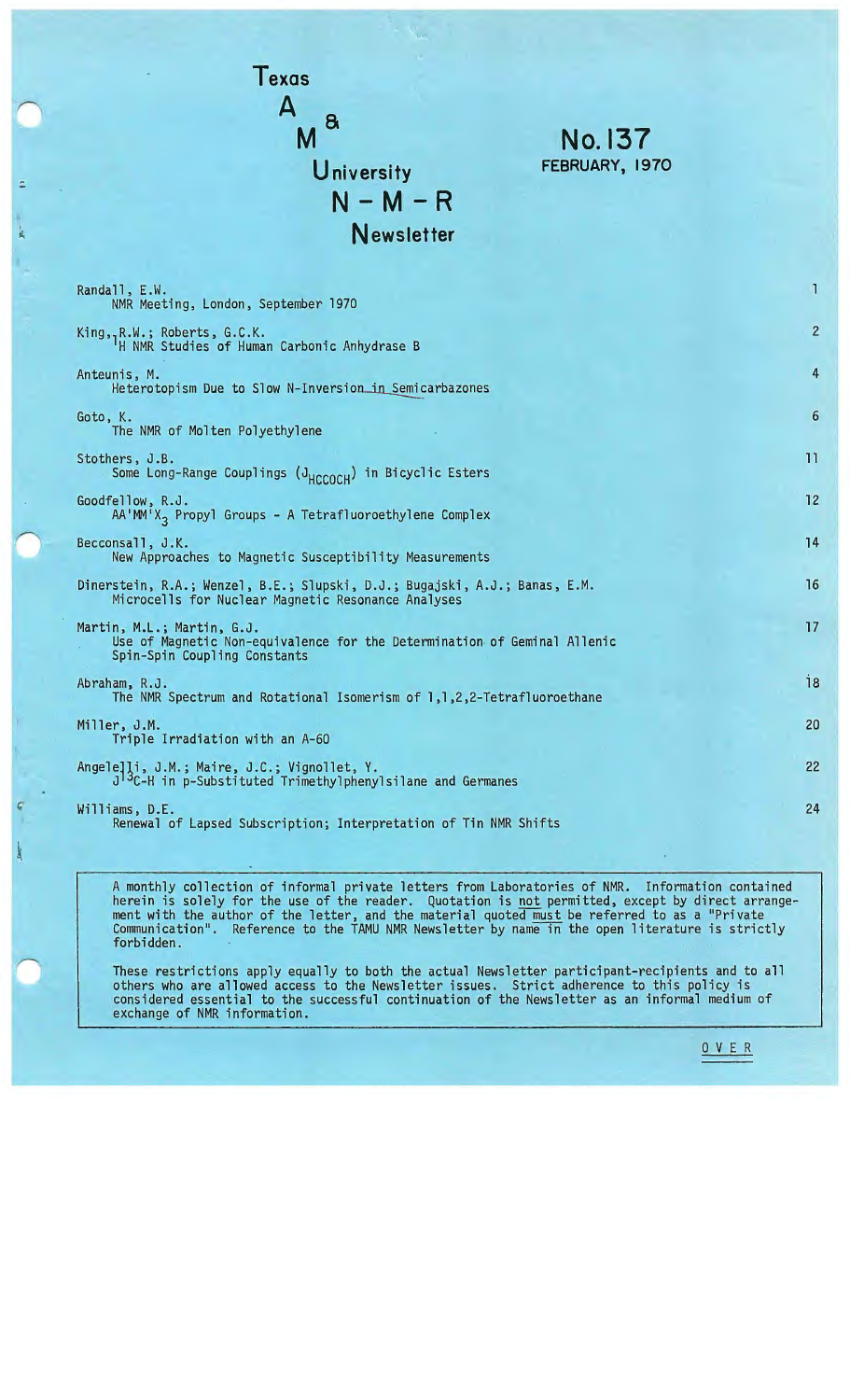Buys, H.R.; de Wolf, N. 220 Mc/s NMR Spectrum and Geometry of 2-Phenyl-1,3-0xathiane

Schraml, J.; Cawley, S. PMR Results for the Vinyl Group; Alkenes

> Deadline Dates: No. 138: 2 March 1970 No. 139: 6 April 1970

All Newsletter correspondence, etc., should be addressed to:

Bernard L. Shapiro Department of Chemistry Texas A&M University College Station, Texas 77843 29

C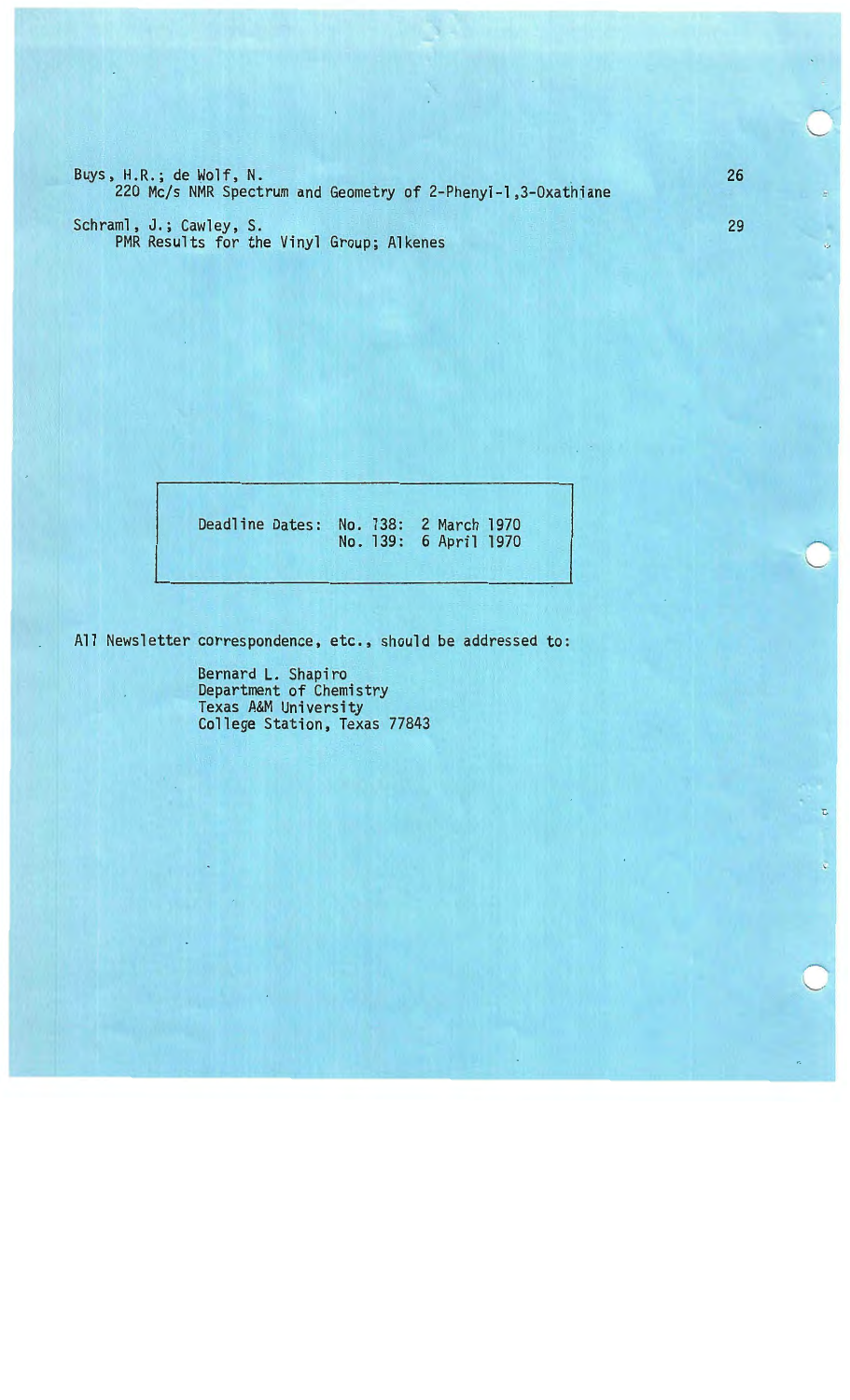**QUEEN MARY COLLEGE** 

(U N I V E R S I T Y O F L O N D O N )

MILE END ROAD - LONDON - E.l.

*Telephone :* 0 I -9 8 0 4 8 I I

DEPARTMENT OF CHEMISTRY

Dr Bernard L. Shapiro, Department of Chemistry, Texas A & M University, College of Science, College Station, Texas 77843.

PROFESSOR **K. W.** SYKES, **M .A.,** B.Sc .. D.Phil. PROFESSOR B. C. L. WEEDON, D.Sc., Ph.D., F.R.l.C. PROFESSOR D. C. BRADLEY,

2nd January 1970

Dear Barry,

#### N.m.r. Meeting, London, September 1970

Plans are being laid by the N.m.r. Discussion Group of the Chemical Society for a two day symposium to be held as one section of the Society's Autumn Meeting scheduled for September 29-31, 1970 at Imperial College, London.

The current idea of the Discussion Group Committee:

| Jack Becconsall | I.C.I., Petrochemical & Polymer Division |
|-----------------|------------------------------------------|
| Bill McFarlane  | Sir John Cass College, London            |
| Ernie Cummins   | Perkin-Elmer Ltd,                        |
| Derek Shaw      | Varian Associates                        |
| Les Sutcliffe   | University of Liverpool                  |

recently elected at the meeting of December 18th at Chelsea College, is to have two main themes: (i) the n.m.r. of large molecules and (ii) recent advances in techniques and instrumentation.

The programme will be kept flexible however, so that meritorious contributions not covered by these categories will be allowed. The form of the programme will probably be conventional: a large number of twenty minute talks and a small number of longer lectures.

The purpose of this letter is mainly to alert Fall visitors to Britain (and residuents also) to the possibility of including a few hopefully useful days of scientific conviviality to whatever other European activities, frivolous, or otherwise, they had planned.

Suggestions for contributions are welcomed. They should be sent to Dr Eric F. Mooney, University of Birmingham, Post Box 363, Birmingham 15.

A more formal announcement will appear later when additional detail is evolved.

Yours sincerely,

Edward W. Randall

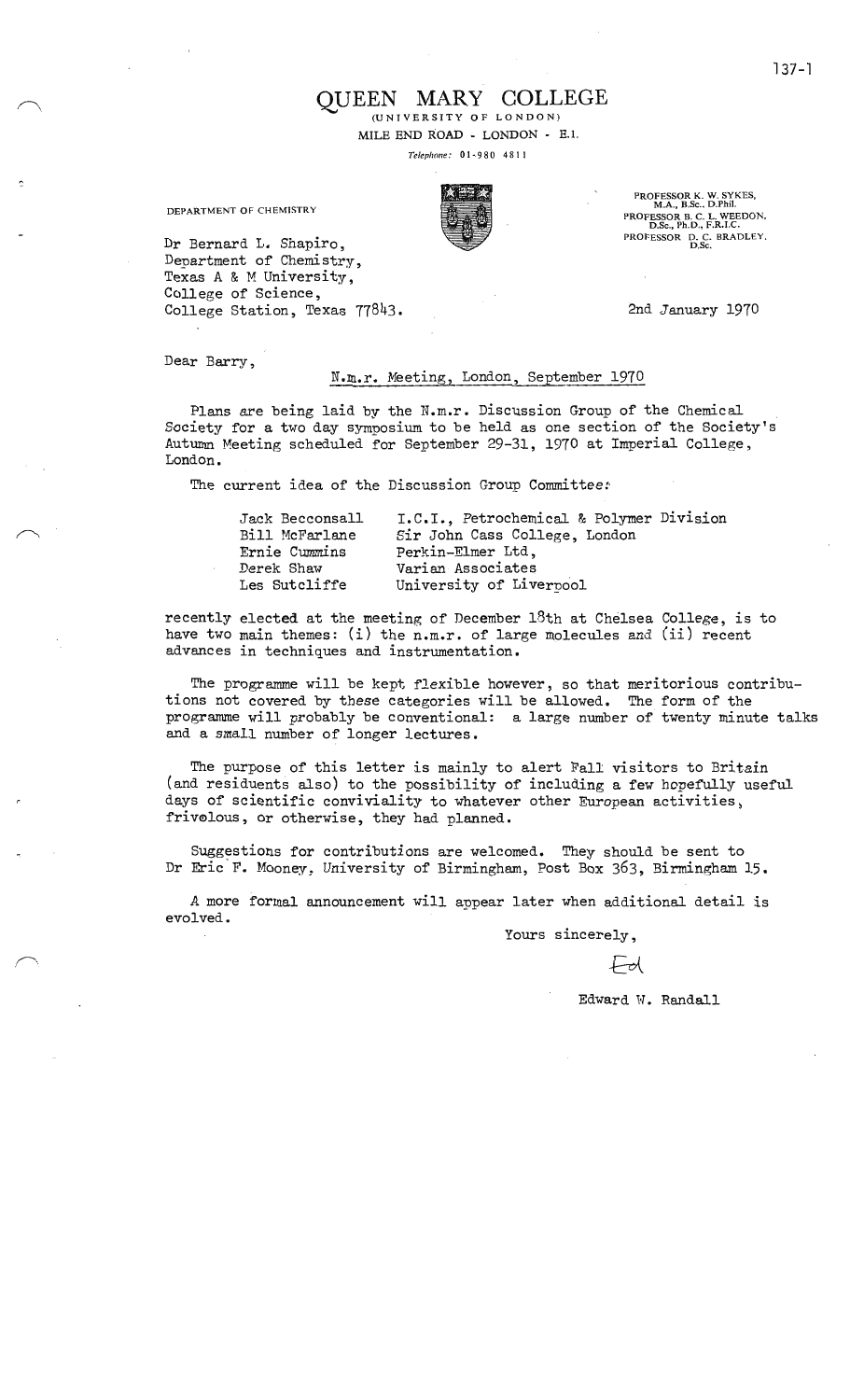#### 137-2 MEDICAL **RESEARCH** COUNCIL

#### MOLECULAR PHARMACOLOGY RESEARCH UNIT

Cambridge 50703

Professor Bernard L. Shapiro Department of Chemistry **Texas A&M** University College Station, Texas 77843

 $1_H$  NMR Studies of Human Carbonic Anhydrase B

MILL LANE,

10 • 12 • 1969

CAMBRIDGE.

 $\frown$  $\setminus$ 

L

Dear Dr. Shapiro,

Sorry **we needed** reminding about our contribution. We have been continuing to study proteins by NMR, most recently human carbonic anhydrase B. This is a zinc metalloenzyme, molecular **weight** 30,000, **with** eleven histidine residues, only four of which are titratable in the native enzyme. A group with a pK of  $7 - 7.5$  is involved in the activity of the enzyme; this is thought to be either an imidazole or a zinc-bound **water** molecule.

By following the changes in chemical shift of the imidazole C2-H peaks of the histidine residues, we have obtained the titration curves shown in the figure. All four titratable histidines can be seen. The linewidth of the peaks ( 5-10 Hz) indicates that these imidazole groups must be free to rotate at a greater frequency than the tumbling of the whole molecule, and must presumably be on the surface of the protein. Rough calculations give a value of 20-25 Hz for the linewidth of the buried histidines ( those which move only with the tumbling of the **whole** molecule) - we would be unlikely to resolve peaks as broad as this under the conditions of our experiments. Unfortunately denaturation and precipitation of the protein prevents us from going to a low enough pH to complete all the curves, but peaks 1 and 4 have pK's of 7.08 and 6.98 respectively.

Figure B shows the titration curves for the apoenzyme ( lacking the zinc atom). Curves 1-4 are essentially identical to those of the native enzyme. This, and the marked similarity of the aromatic region of the spectrum indicate that no gross unfolding of the molecule has occured. Nevertheless, a further C2-H peak (5) is visible throughout the accessible pH range; the imidazole corresponding to this peak has become mobile and titratable on removal of the zinc. It is tempting to speculate that this may be one of the ligands to the zinc in the native enzyme, though of course there are a number of alternative possibilities. Peak 6 is a further imidazole C2-H peak which is visible only below pH 6.6. Measurement of areas indicates that above this pH it is not in either peak 1 or the pH-independent peak shown by a dotted line ( this may be a non-titrating imidazole C2-H or a non-exchanged NH peak). The most likely explanation is that peak 6 represents a histidine which is buried in the native structure of the enzyme, and which only becomes mobile and titratable as the enzyme begins to unfold at low pH ( the npoenzyme is more readily denatured by acid than the native enzyme ).

The next step is obviously to try and identify these peaks with particular histidine residues in the protein, though the amino-acid sequence is not yet fully known.

Yours sincerely,

R. N. King. 4000 Montbelts

( Subscription credit)

Telephone: OLD PRESS SITE.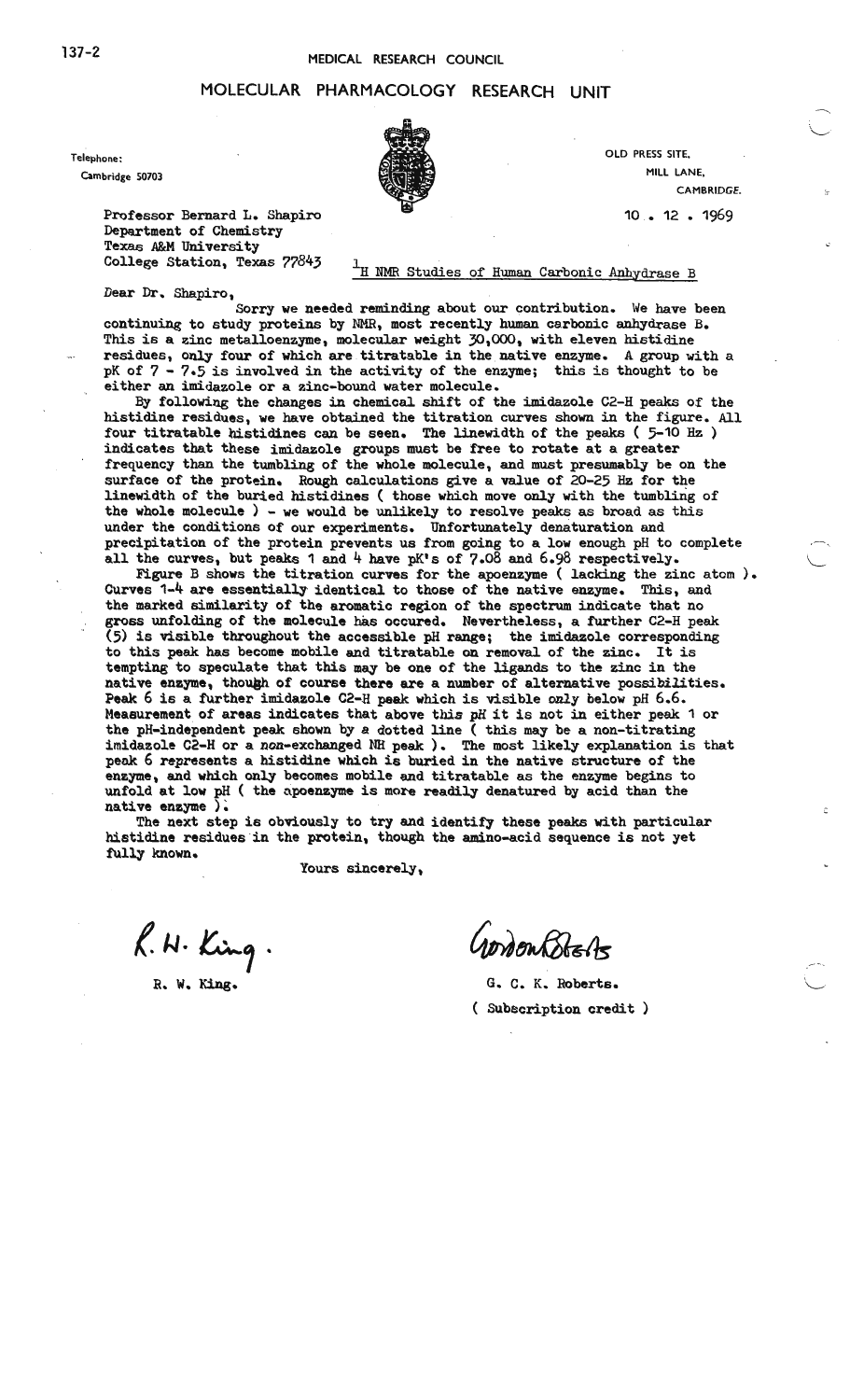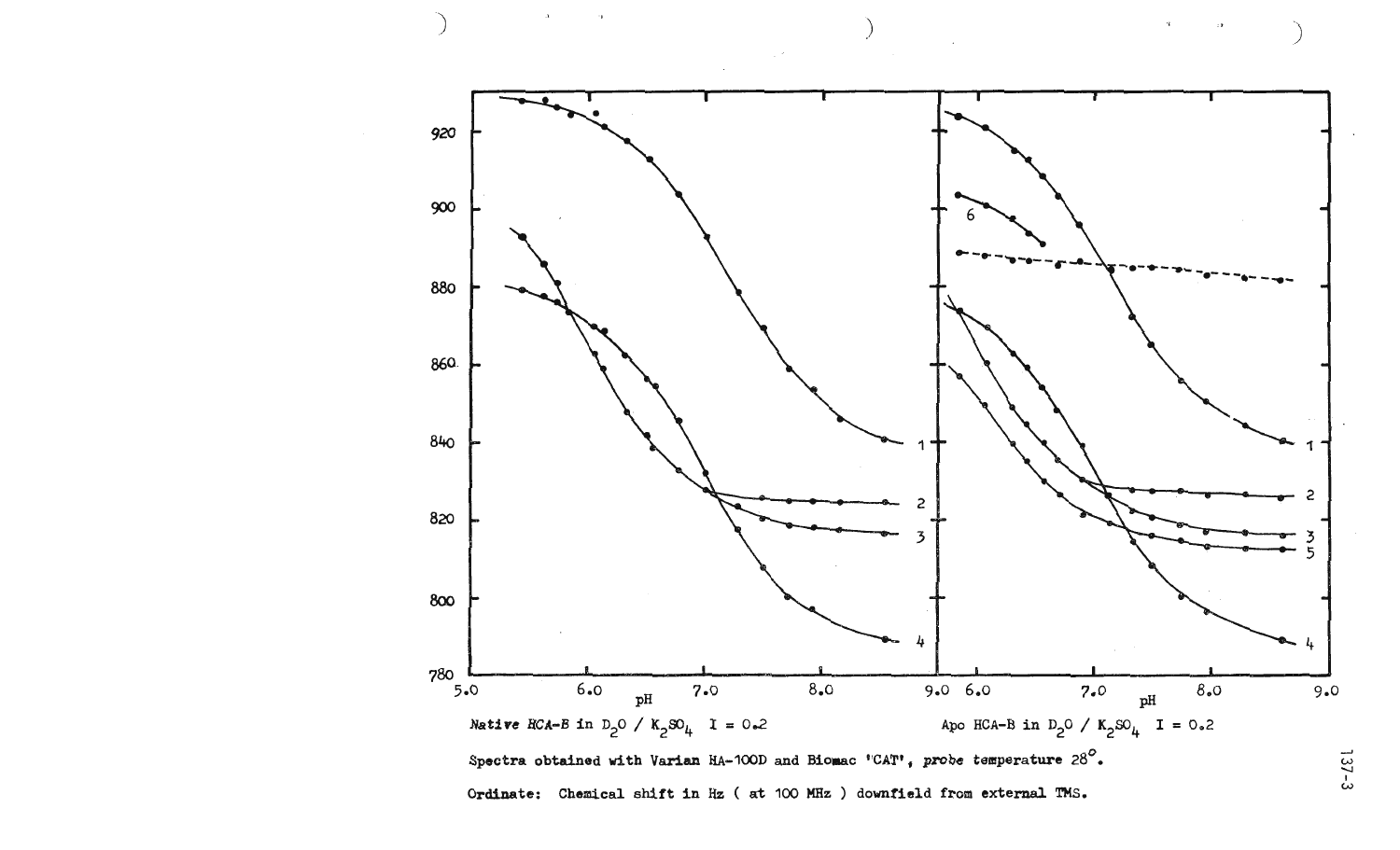GENT, 15th December 1969 KRIJGSLAAN 105 (België - Europa)

Tel. (09) 22.60.95

L

**LABORATORIUM**  voor ORGANISCHE CHEMIE UNIVERSITEIT - GENT

LABORATORIUM v. CR3. ECHEIK. PROF. **M .** ANTEUNIS Krijgslaan 105 - S 4 GENT

OMe

OR

Heterotopism Due to Slow N-Inversion in Semicarbazones

Dear Barry,

We recently obtained from prof.W. Tadros (Cairo-University-U.A.R.) a series of isomeric semicarbazones derived

> from khellinone(L=OMe) and visnagone(L=H), with  $R = Me$ ,  $Et$ ,  $i$ .  $Pr$ . Several isomeric pairs<br>  $R = Me$ ,  $R + 1$ .  $R = Re$ ,  $R + 1$ .  $R + 1$ .  $R + 1$ .  $R + 1$ .  $R + 1$ .  $R + 1$ .  $R + 1$ .  $R + 1$ .  $R + 1$ .  $R + 1$ .  $R + 1$ .  $R + 1$ .  $R + 1$ .  $R + 1$ .  $R + 1$ .  $R + 1$ .  $R + 1$ .  $R + 1$ .  $R +$ series( $R=Et$  and  $i.Pr$ ) and the visnagone series  $(R=i.Pr)$ .Their nmr spectra do differ not only

with respect to the line positions,but what is remarkable it turns

out that the Me-groups in the i.Pr-derivatives are anisochrnous( $\underline{1}$ ).<br>At the basis of the observed isomerism,a cis/trans relationship around the  $C=N$  bond might be accepted(although up to  $135$ <sup>2</sup> no interconversion between isomers A and B(fig.) was observed).

More puzzling is the origin of the anisochronism.Strictly speaking both Me-groups are enantiotopic $(1)$ , thus being shift-equivalent. A relatively slow inversion of the  $=N-MH-CONH$ <sub>2</sub> nitrogen(slow on the nmr time scale of the observed separation of the -CHMe<sub>2</sub> peaks) would result in diastereotopic Me-groups.Although recently such slow inversion has been observed in negatively substituted azirines $(2)$ , we feel some doubt on the validity of such phenomena in semicarbazones,the more that in high temperature registration the anisochronism is not lacking.It is further not clear why this does not occur for the other isomer.Perhaps the semicarbazone moiety is forced in one of the isomers out of the plane of the aromatic nucleus,the influence of polarity being disrupted by non-conjugation, with a resulting changed

137-4

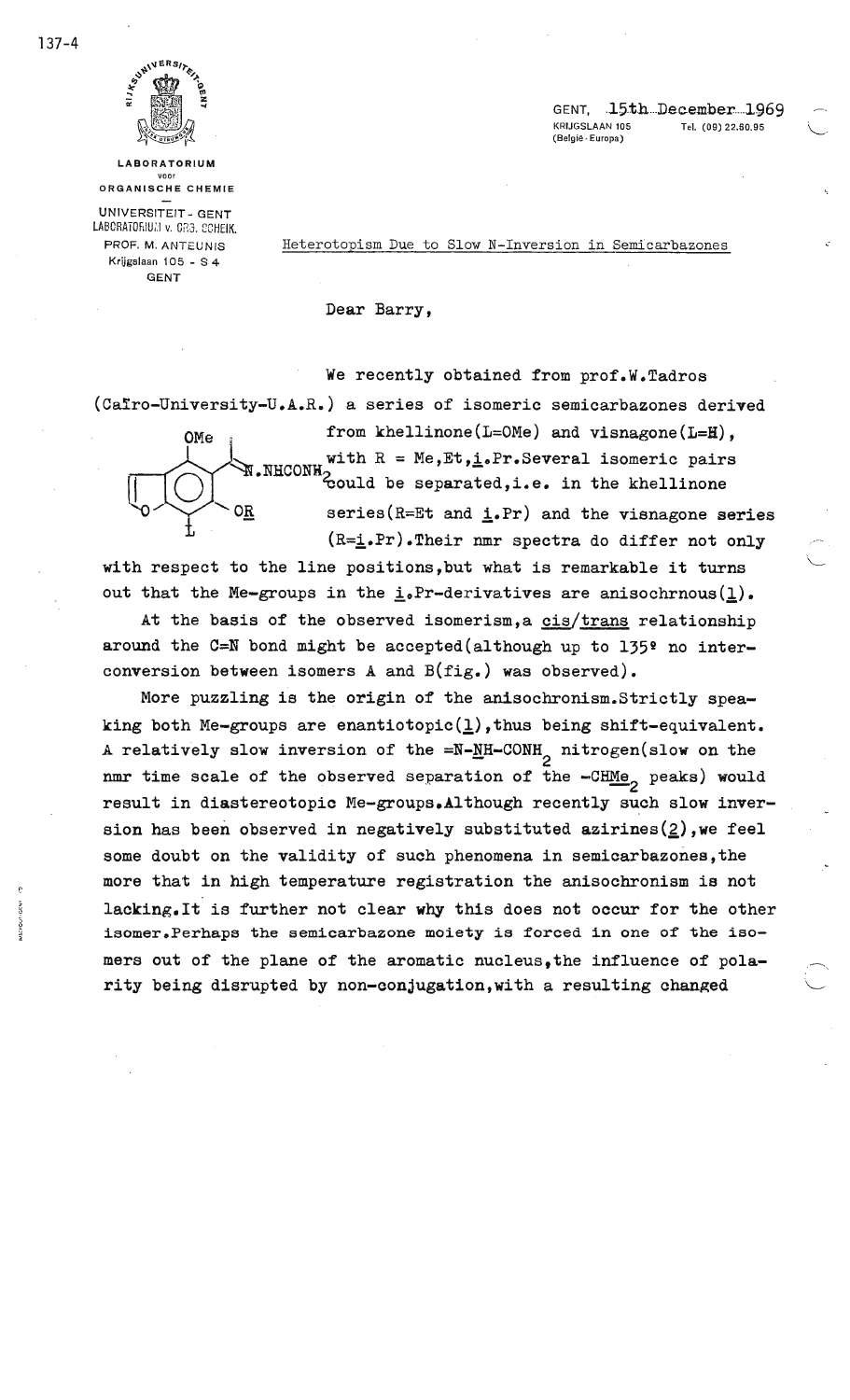I should greatly appreciate if any of the readers could help me

in solving the problem.

(1)K.Mislow, M.Raban; Topics in Stereochemistry, vol. I pp. 1-37; Edit. E.L.Eliel, N.L.Allinger; Intersc.Publ., (1967).

 $(2)$ S.Brois;J.A.C.S., 90,508(1968);Tetr.Letters, 5997(1968);<br>F.Montanari e.a., Chem.Comm., 1694(1968);E.Eschenmoser; Angew., 80,197(68)

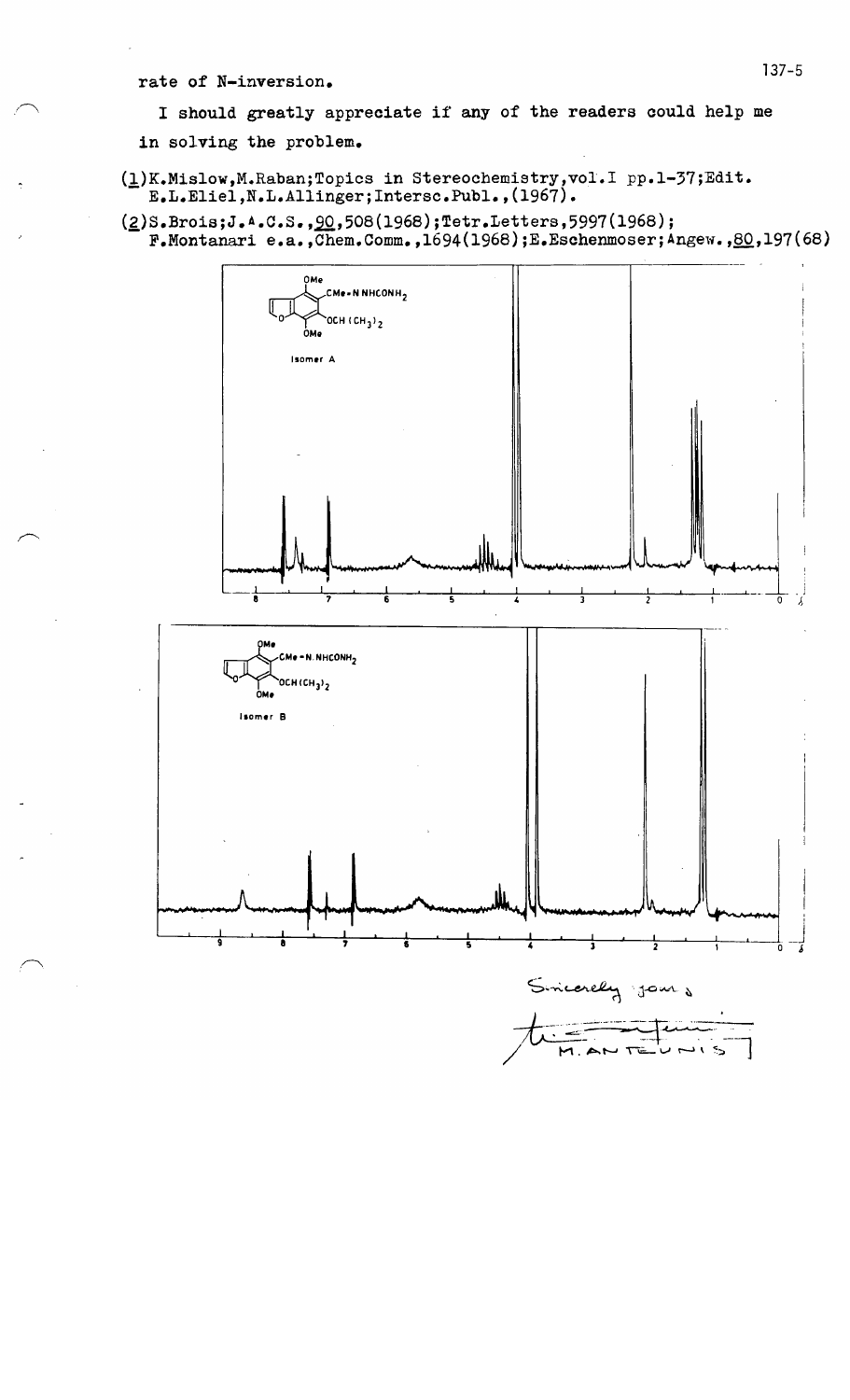

# **JAPAN ELECTRON OPTICS LABORATORY CO., LTD.**<br>
NEW TOKYO BLDG., 3-2 MARUNOUCHI, CHIYODA-KU, TOKYO, JAPAN<br>
Telephone: 211-8611 Cable address: JEMSCOPE TOKYO Telex: 222-3608 TOKYO

**JEOL NEW TOKYO BLDG.,** 3-2 **MARUNOUCHI, CHIYODA-KU, TOKYO, JAPAN** 

23rd December, 1969.

**Telephone: 211-8611 Cable address: JEMSCOPE TOKYO Telex: 222-3608 TOKYO** 

Professor Bernard L. Shapiro, Department of Chemistry, Texas A & M University, College Station, Texas 77843, U.S.A.

#### Title: The NMR of Molten Polyethylene

Dear Dr. Shapiro,

It is well known that the existence of the methyl group and the olefinic group in the chain of polyethylene is confirmed by IR measurement. The amount . of such irregular bondings in polyethylene varies according to the method of polymerization, and this variation defines the various properties of solid state polyethylene.

Using a molten sample, an NMR approach to investigate such irregular bondings of polyethylene was first attempted by A. Uishioka 1) and R. C. Ferguson. 2)

The results obtained were not very good, however, even though computer time averaging techniques were used. This was because they used rather low sensitivity instruments at 40 and 60 MHz. Recently, we obtained better results on molten polyethylene measured at 180°C. without accumulation, using a 100 MHz. instrument. One of the results is shown in Fig.-1.

There seems to be three types of olefinic groups in polyethylene; i.e. (a)  $\text{vinyl}_i$   $\frac{H}{R}C=C_H^H$ ) (b) vinylidene  $\frac{R}{R}C=C_{H_2}$ ) and (c) trans vinylene  $\frac{R}{H}C=C_H^H$ ). We assigned the spectrum shown in Fig.-2, by referring to the measurement results of the model compounds such as (a) octadecane-1  ${CH_3 CH_2}$   $_{15}CH=CH_2$  for vinyl, (b) 2-ethyl-butene-l  ${({CH}_3CH_2)_2C=CH_2}$  for vinylidene and (c) elaidic acid  ${CH}_3(CH_2)_7$   $_{C-C}H$  } for trans vinylene. The ratio of the amount of } for trans vinylene. The ratio of the amount of these  $\text{(CH}_2)7\text{COOH}$ three olefinic groups was calculated from the integration results.

For example, the high density polyethylene, Fig.-1,2, which was polymerized by the Phillips method shows the ratio of (a) vinyl 81%, (b) vinylidene 1% and (c) trans vinylene i8%. Another example of low density polyethylene which was polymerized by I.C.I. method and seemed to be carrying 33 methyls among a thousand carbon atoms shows the ratio of (a)  $66\%$ , (b) 15% and (c) 19%.

The measurement of high resolution NMR spectrum of molten polymers has the advantages of high sensitivity and safety from contamination due to impurities in the solvent, so that this technique is suited for the detection of a very few irregularities in the polymer chain.

Continued...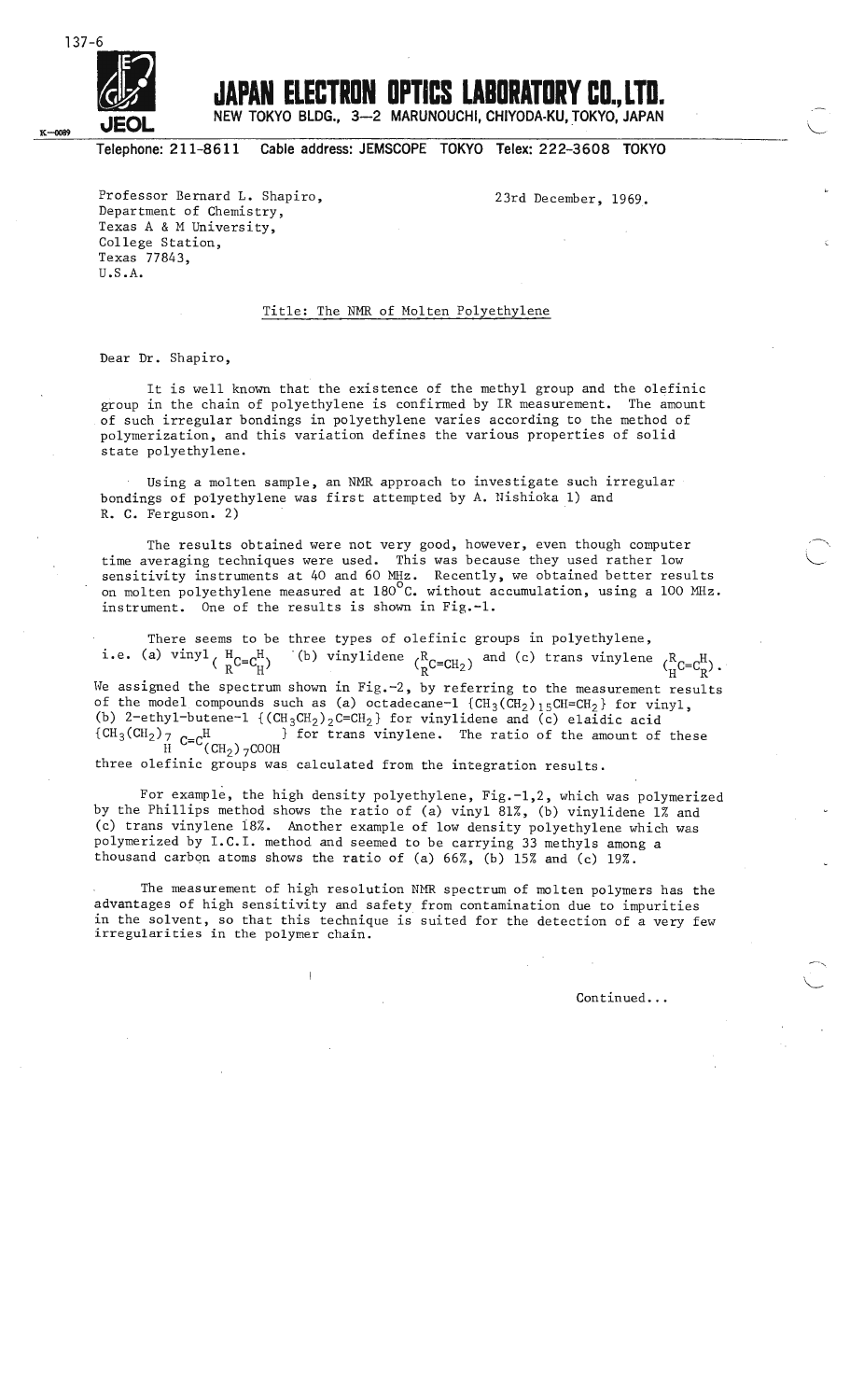

## **JAPAN ELECTRON OPTICS LABORATORY CD., LTD.**

**NEW TOKYO BLDG., 3-2 MARUNOUCHI, CHIYODA-KU, TOKYO, JAPAN** 

K-0089

**Telephone: 211-8611 Cable address: JEMSCOPE TOKYO Telex: 222-3608 TOKYO** 

 $- 2 -$ 

However, for obtaining a high resolution spectrum, it is necessary to prepare the sample carefully and use high temperatures for measurement, since the viscosity of polyethylene is reduced to a half value, each time the temperature is increased by 25 degrees. (However, the temperature should not exceed the destroying temperature).

Further study on this matter is in progress.

Please credit this to the JEOL subscription.

Yours sincerely,

K. Joto

K. GOTO

Bibliography:

- 1. Y. Kato and A. Nishioka International Symposium on NMR Tokyo, (1965)
- 2. Ferguson, R.C. Kautschuk Gummi, 18, 723, (1965)

KG/sh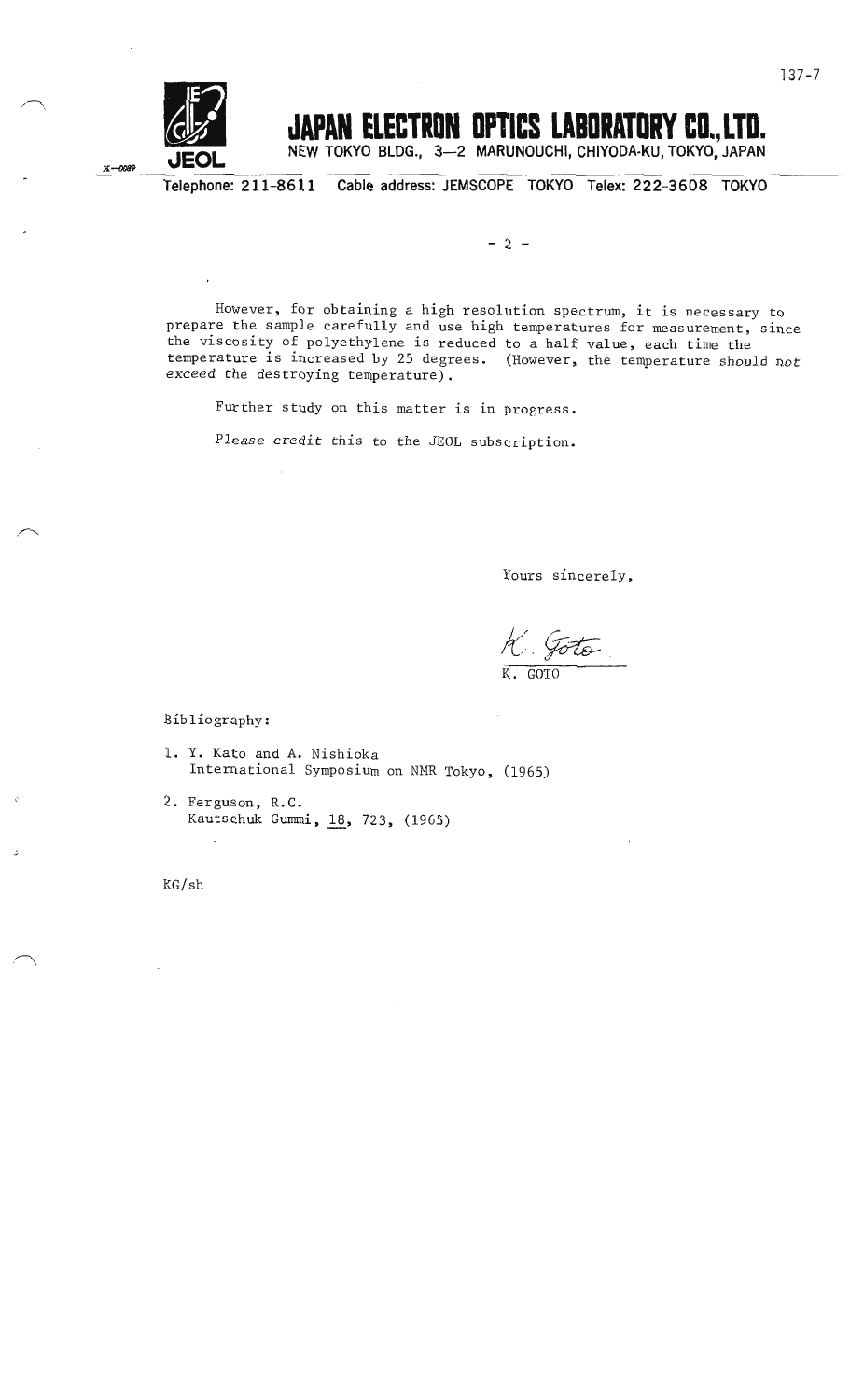#### JAPAN ELECTRON OPTICS LABORATORY CO., LTD.



Fig.-2. Expanded spectrum of olefinec protons in polythylene.

 $10Hz$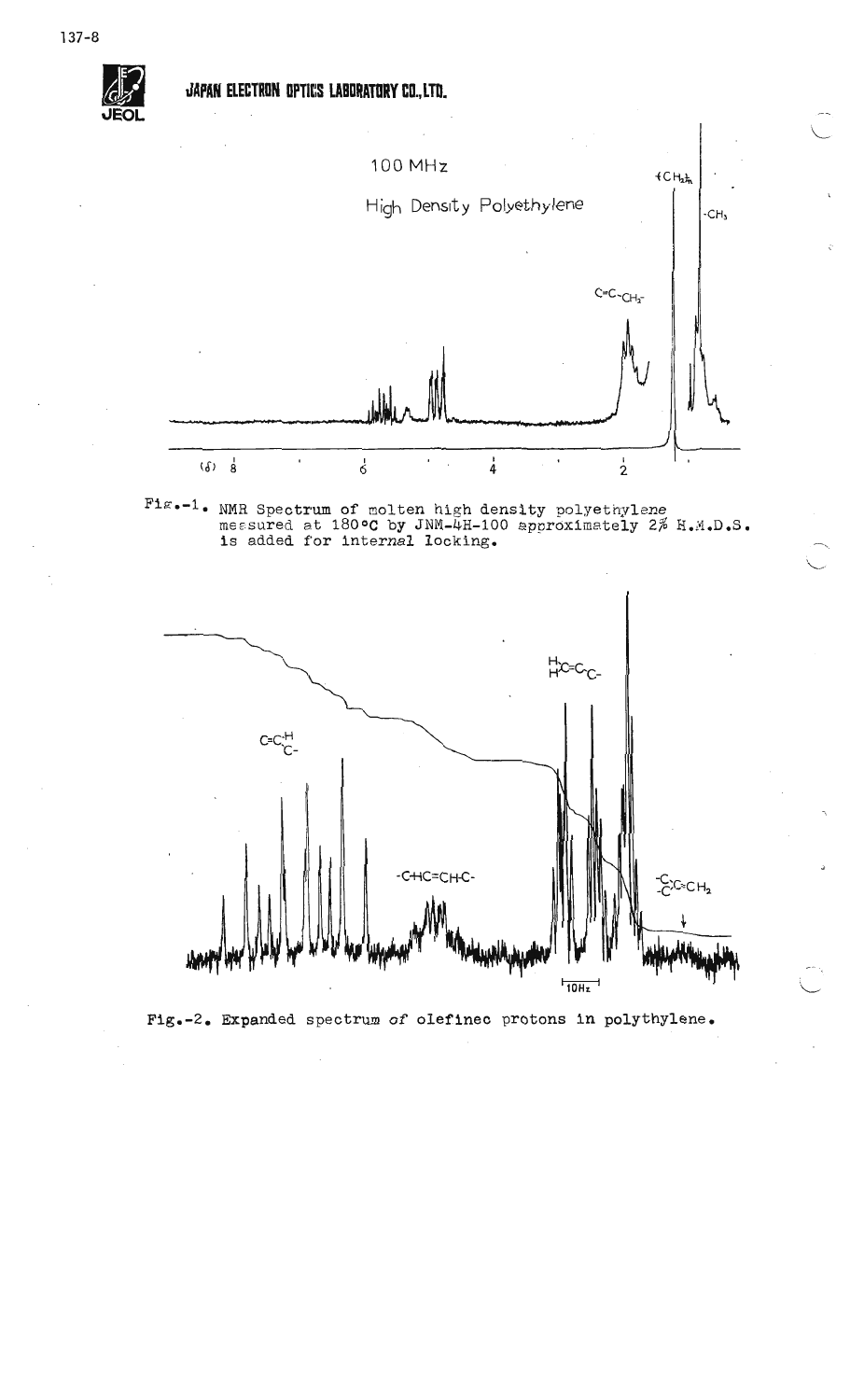

Japan Electron Optics Lab.<br>Tokyo Japan

 $\mathbf{I}$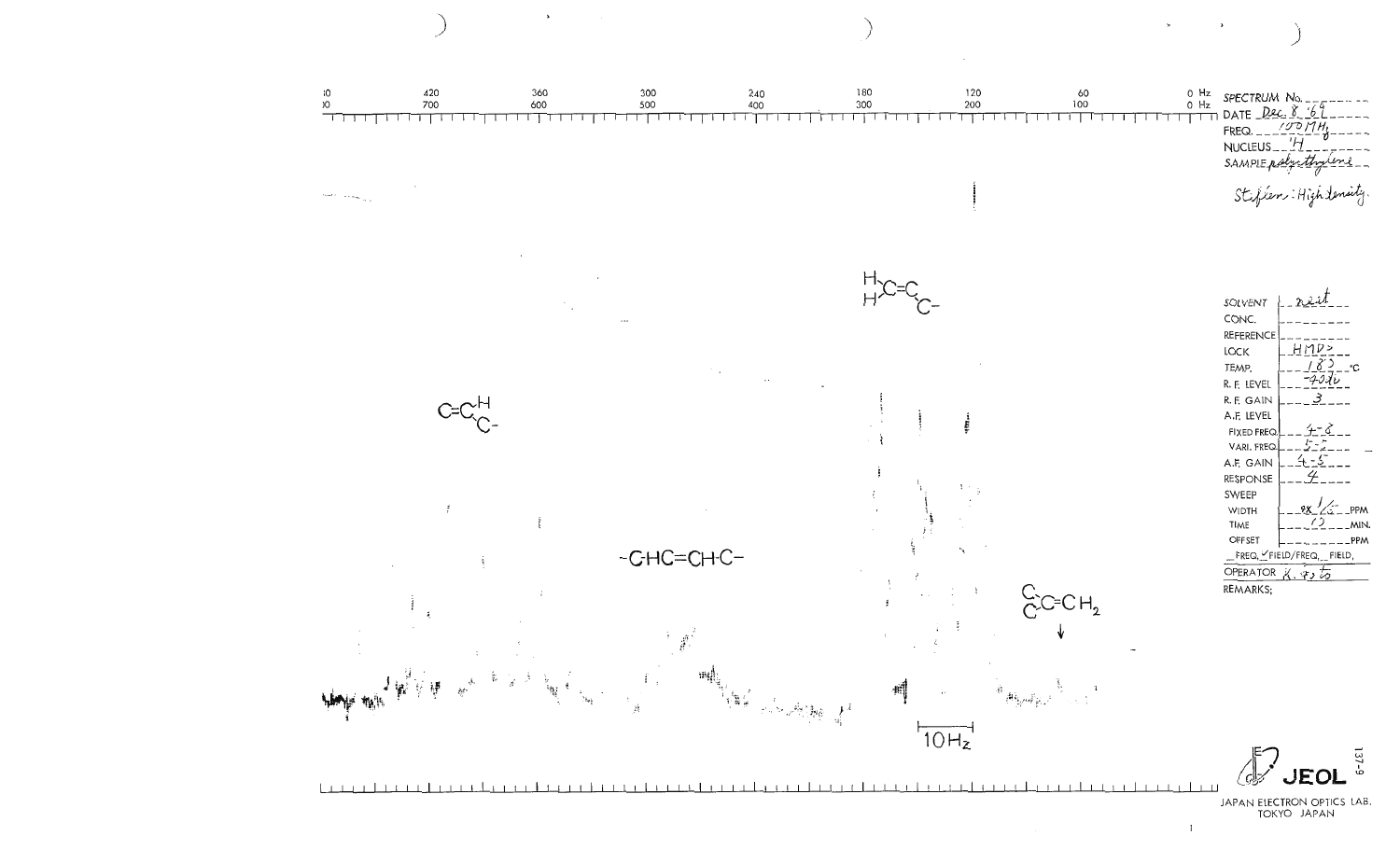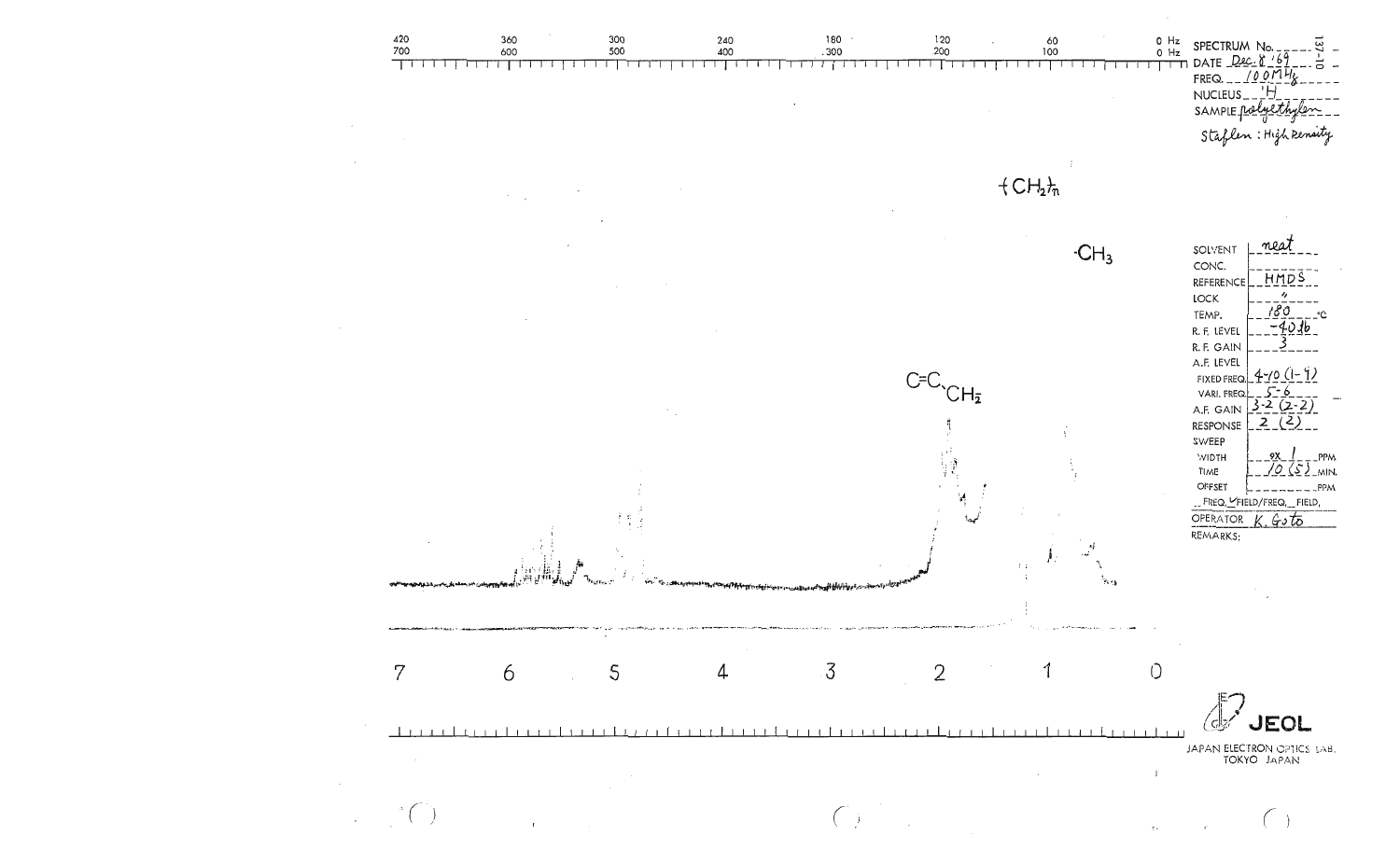*( \* ' I



## **The University of Western Ontario, London, Canada**

Faculty of Science Department of Chemistry

January 9, 1970.

Professor B.L. Shapiro, Dept. of Chemistry, Texas A. & M. University, College Station, Texas 77843 U.S.A.

Dear Barry,

#### Some Long-range Couplings (J<sub>HCCOCH</sub>) in Bicyclic Esters

I now believe that your red letter exists and in response to it I would like to describe some long-range coupling constants exhibited by the carbomethoxyl protons in a number of 2-carbomethoxy bicyclo[2.2.l]heptenes and heptanes. For a series of 3-substituted 2-carboxylic esters, the coupling between the C-2 proton and the methoxyl protons is clearly resolved. Using the wiggle beat method these have been measured by Henry Brouwer for both the saturated and unsaturated series in which the substituents are Me, Cl, Br, I and OMe and certain regularities appear.

First these coupling constants depend on the relative orientation of the 2- and 3- substituents but not on the nature of the 3- substituent. In fact the couplings for the simple esters are the same as the 3-substituted cases. The magnitude of the coupling is also independent of the 5,6 bond (J's are the same in the saturated and unsaturated series). For exo-carbomethoxyls  $J = 0.17 + 0.02$  Hz where the scatter indicated is the standard deviation for 21 examples. For the compounds having endo-carbomethoxyls this long-range **J** depends on the orientation of the 3-substituent; with endo-3-X,  $J = 0.18 + 0.02$  Hz (7 examples) and with exo-3-X,  $J = 0.25 + 0.03$  Hz (12 examples including the unsubstituted cases).

These results are similar to those found in acyclic systems by, for example, Riggs and Verma, Tetrahedron Letters 3767 (1968) and presumably the interactions occur primarily through planar extended W bond arrangements. In contrast to the lack of coupling in cyclohexyl acetates noted by Riggs and Verma, the cyclohexane carboxylic acid esters exhibit this coupling, with that for the axial ester ca. twice the J in its equatorial counterpart. Thus the present observations are consistent with the earlier ones and it is not necessary to invoke  $\alpha$ - $\pi$  interactions to account for these five-bond couplings.

I hope this restores my credit with the TAMU Newsletter.

sincere<del>ly</del>,

J.B. Stothers Professor of Chemistry.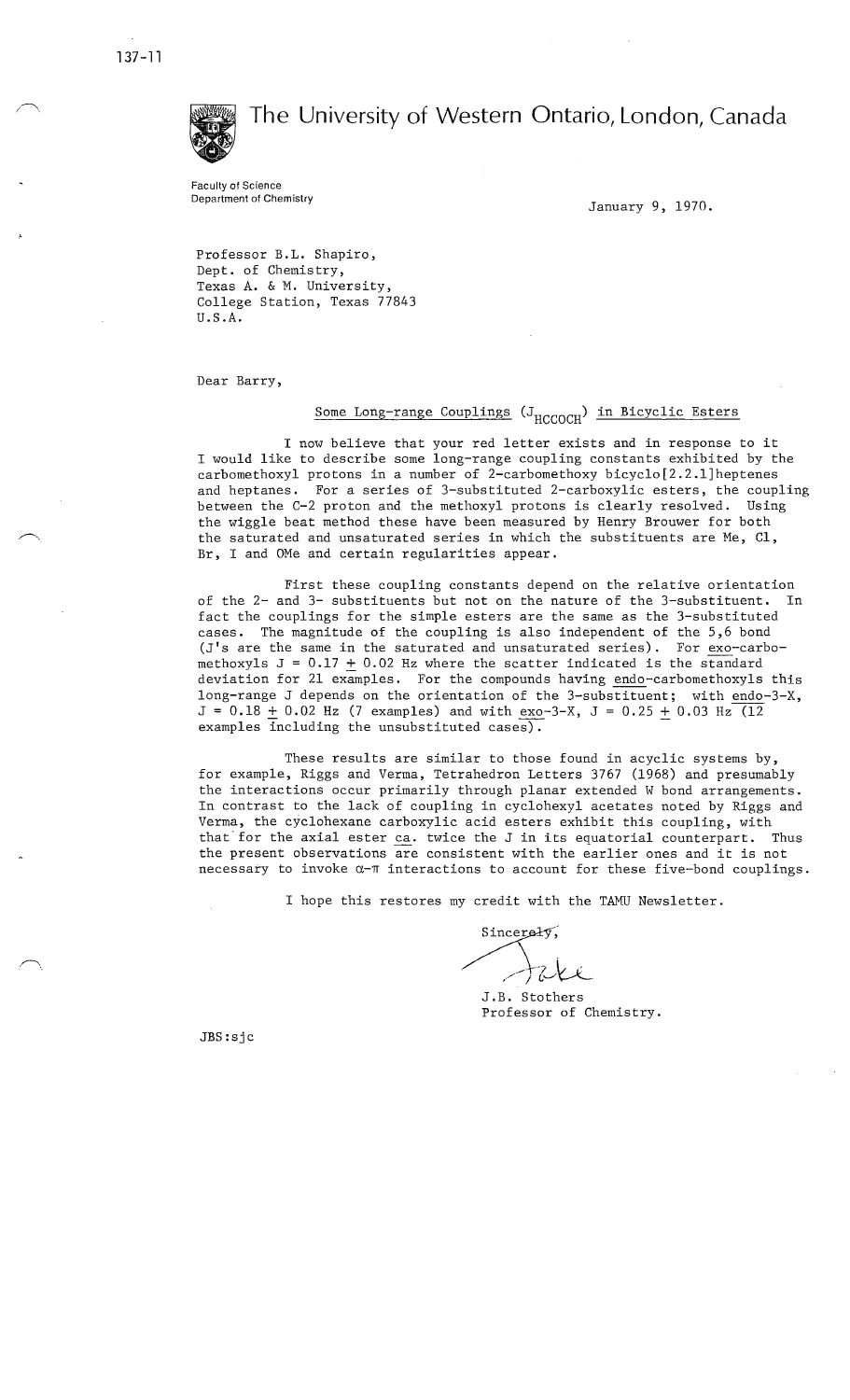$\setminus$ 

School of Chemistry, University of Bristol, Cantock's Close, Bristol 8. :England.

2nd January, 1970.

Professor Bernard L. Shapiro, Department of Chemistry, Texas A & M University, College Station, Texas 77843, U.S.A.

Dear Professor Shapiro,

#### $AA'MM'X_2$  Propyl Groups - A Tetrafluoroethylene Complex

I was interested to see Derek Shaw's letter in the September Rewsletter as we have just come across some  $AA'MM'X_3$  type propyl groups in 9,10 dipropylanthracene and some of its 9,10 dihydro- derivatives from Dr. Macmillan's group. The  $\alpha$ -CH<sub>2</sub> resonances are not simple triplets but, at least in the case of the antfiracene, resemble the AA'XX' pattern. Some others look more complicated and may indicate chemical inequivalence between the geminal protons although we might have a mixture of compounds as they are rather unstable and difficult to purify. I have not been able to complete the analysis as our computer is being moved and in any case we are missing the outside lines needed to get the geminal coupling. Because of the stability problem, I have only gone up to  $60^{\circ}$  but this produced no noticeable change so these are probably fixed conformers like  $0sCl<sub>h</sub>(AsPr<sub>3</sub><sup>n</sup>)$ .

Instability and insolubility have long prevented us from getting a good spectrum from a tetrafluoroethylene complex. However, Messrs. Cooke and Green have now produced a ruthenium complex which gives spectrum shown. The almost first order spectrum of the  $C_5F_5Cl$  complex was used as a starting point for the analysis. As with C<sub>5</sub>H<sub>5</sub>R6(e<sub>2F4</sub>)(C<sub>2</sub>H<sub>4</sub>) (C<sub>2</sub>H<sub>4</sub>) (C<sub>2</sub>H<sub>4</sub>) (C<sub>2</sub>H<sub>4</sub>) (C<sub>2</sub>H<sub>4</sub>) (C<sub>2</sub>H<sub>4</sub>) (C<sub>2</sub>H<sub>4</sub>) (C<sub>2</sub>H<sub>4</sub>) (C<sub>2</sub>H<sub>4</sub>) (C<sub>2</sub>H<sub>4</sub>) (C<sub>2</sub>H<sub>4</sub>) (C<sub>2</sub>H<sub>4</sub>) (C<sub>2</sub>H<sub>4</sub>) (C<sub>2</sub>H<sub>4</sub>) relative signs of the three F-F couplings are found although the geminal coupling is not well determined and was set to 180 Hz.

| Complex                 | $r_1F_2$ | $F_1F_2$ | $F_{\rho}F_{\rho}$ | $\overline{P}$ F trans | $^{\circ}$ PF cis |
|-------------------------|----------|----------|--------------------|------------------------|-------------------|
| $C_{2}F_{1}$            | 180+20   | $-39.6$  | 10.0               | 59.0                   | 12.2              |
| $C_2F_3C1$<br>(Cl at 4) | 163      | 44       | 7.5                | 61<br>61<br>46         | ىل1<br>14<br>7.5  |

These values suggest that the C-C bond is nearer to a single bond than in the rhodium complex. The cis and trans P-F couplings have the same sign but the relationship to the F-F couplings is not determined. I have not indicated this in the table above as I cannot think of a neat way of doing it - advice welcome. I am not very happy with the use of  $\pm$  and  $\pm$  even in simple cases as editors etc., seem to be able to 'correct' $\overline{+}$  to + faster than you can put it back again.

Yours sincerely, R.J. Goodfellow R.J. Goodfellow.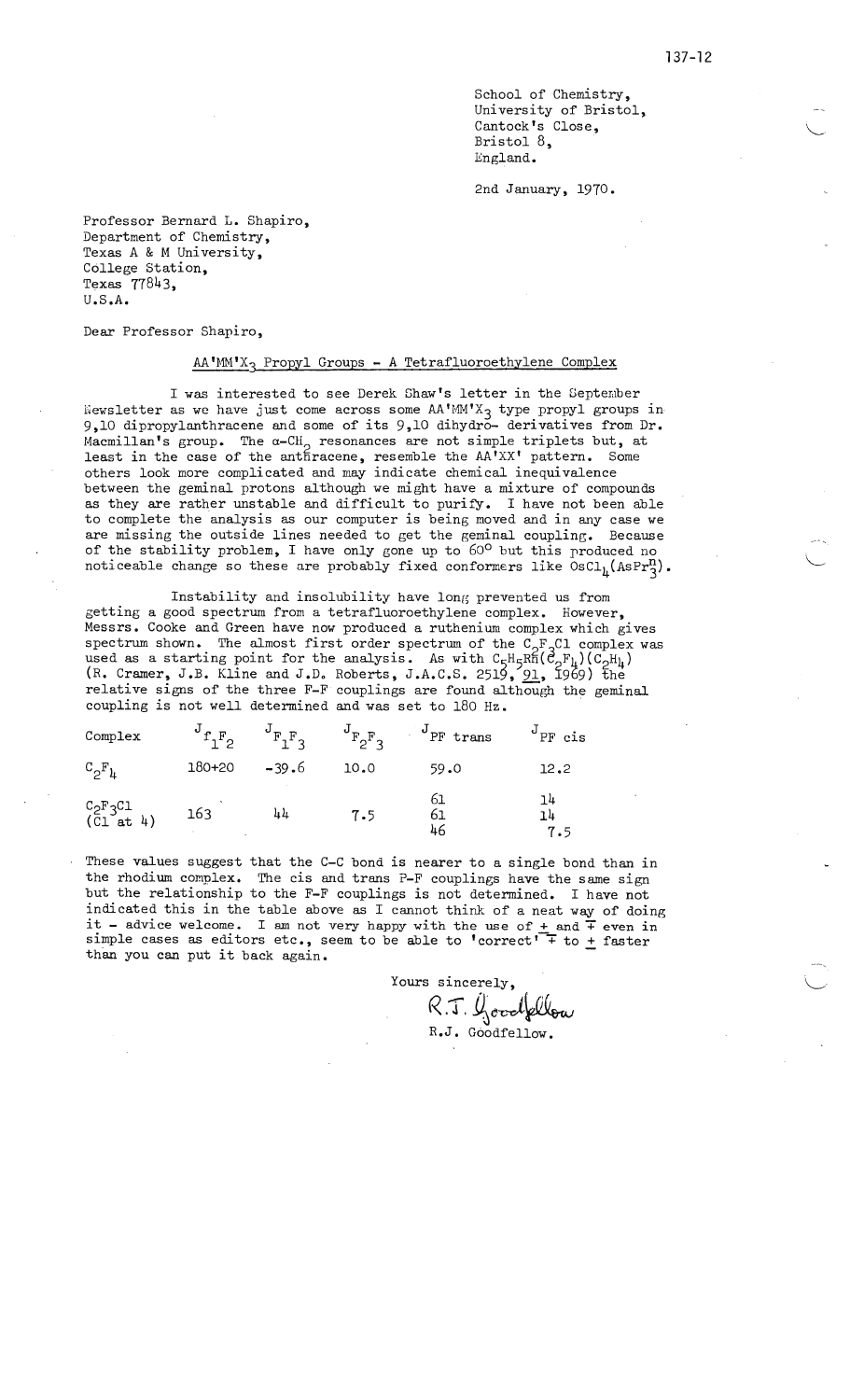137-13

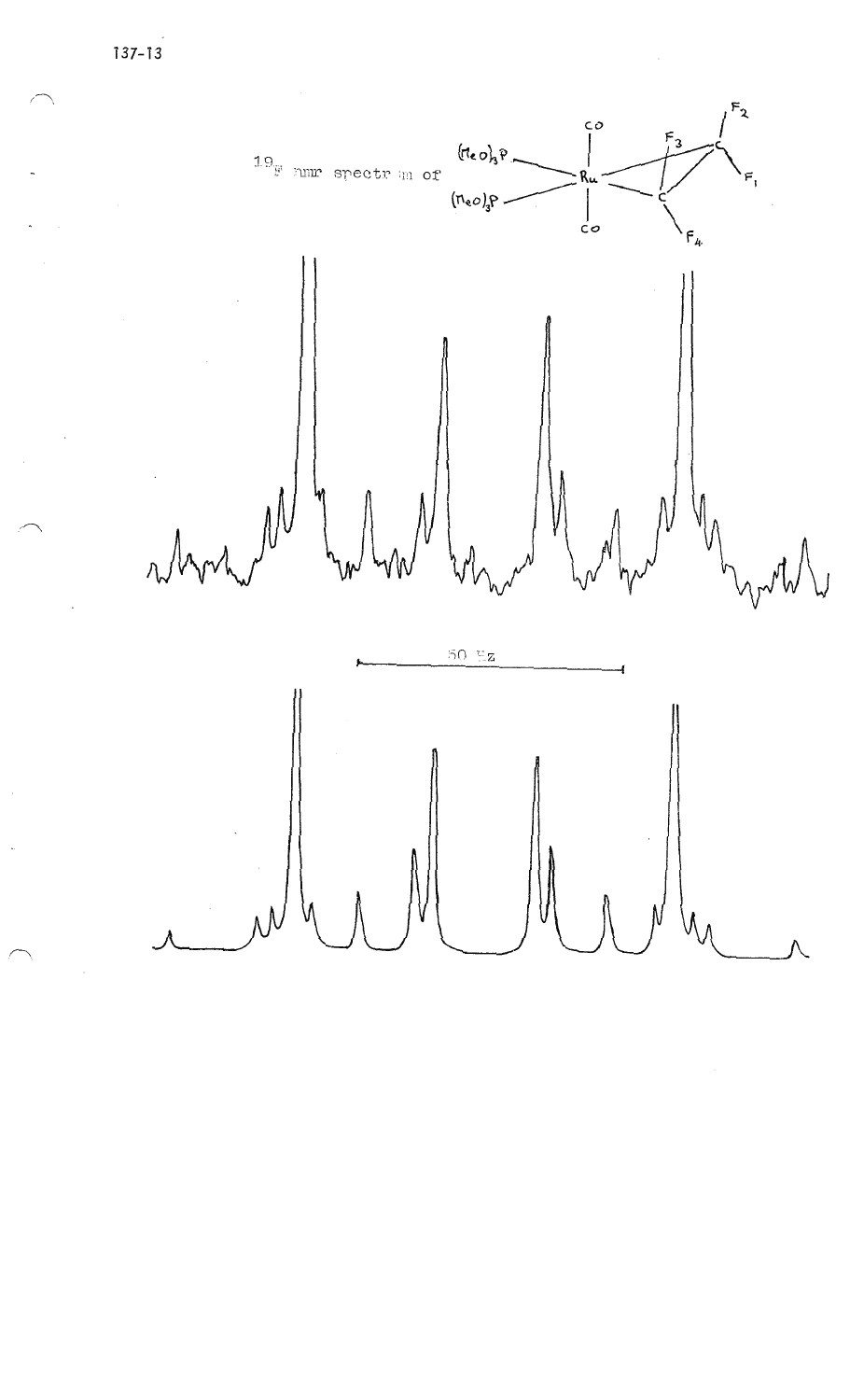

## **Imperial Chemical Industries Limited**

PETROCHEMICAL & POLYMER LABORATORY

P.O. Box No. II, The Heath, Runcorn, Cheshire

*Telep/Jone:* RUNCORN 3456 *Trunk Dialling:* OWA 853456 *Telegrams:* MONDIV. RUNCORN

*Telex:* 62655 ICIMONDIVHQ, RCN

7th January, 1970

Your Ref.

Our Ref. JKB/AR

Professor B.L. Shapiro, Chemistry Department, Texas A & M University, College Station, Texas 77843, U.S.A.

Dear Barry,

#### New approaches to magnetic susceptibility measurements

The various nmr methods that have been used for measuring magnetic susceptibilities of liquids [reviewed by K.D. Bartle, D.W. Jones and S. Maričić, Croatica Chemica Acta, 40, 227 (1968)] depend on comparing resonance positions in two geometrically dissimilar environments. Thus, the non-spinning coaxial cylindrical cell method [J.R. Zimmerman and M.R. Foster, J. Phys. Chem., 61, 282 (1957);  $D.C.$  Douglass and A. Fratiello, J. Chem. Phys.,  $39, 3161$  (1963)] effectively compares resonances in the bisecting plane and at the periphery for an annular cross-section sample in a transverse magnetic field; the main disadvantage is a rather critical dependence on field homogeneity controls. The method using a spinning cell containing both a cylindrical and a spherical portion [K. Frei and H.J. Bernstein, J. Chem. Phys., 37, 1891 (1962); L.N. Mulay and M. Haverbusch, Rev. Sci. Insts.,  $35$ ,  $756$   $(1964)$  is in principle absolute and of potentially high accuracy, but difficulties of making accurately shaped cells have usually forced the adoption of an empirical factor measured for the particular ce11.·

If one is in the fortunate position of being able to make measurements with two different magnet geometries, viz. (a) the conventional transverse field geometry, and (b) the longitudinal geometry adopted with a superconducting solenoid magnet, the difficulties of spherical cells can be avoided. Only a spinning coaxial double cylindrical cell of the Wilmad type is needed. Liquid media of susceptibilities  $\chi_A$  and  $\chi_B$ are compared by dissolving a common internal reference in both; provided that the usual "infinite" sample length condition is satisfied, the susceptibility difference can then be calculated as

 $Cont / \ldots$ .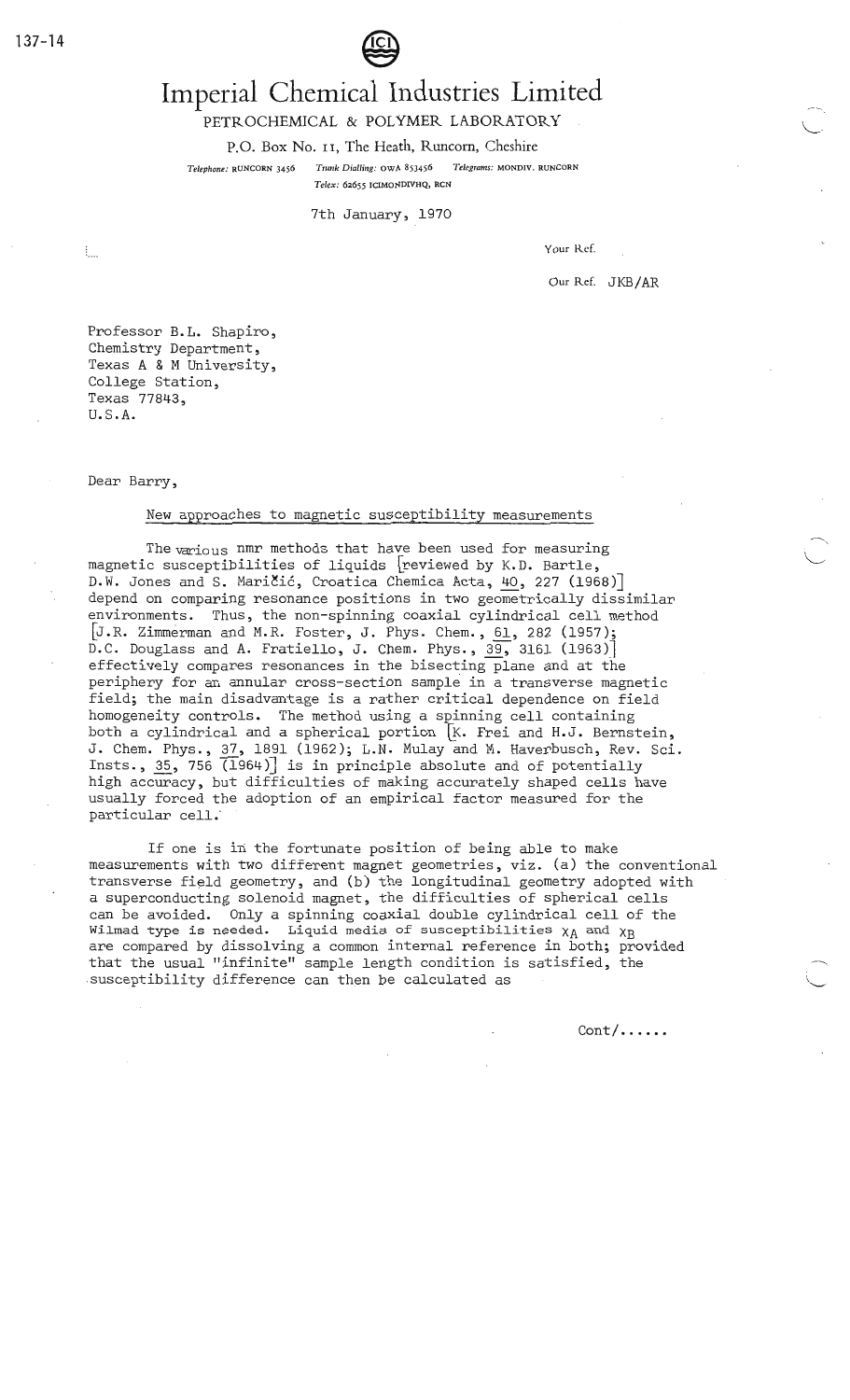FROM : J.K. Becconsall SHEET NO. 2

TO: Prof. B.L. Shapiro DATE: 7.1.70

 $\chi_{B}$  -  $\chi_{A}$  =  $\frac{1}{2\pi}(\Delta_{AB}^{4} - \Delta_{AB}^{4})$ 

where  $\Delta_{AB}^{\bullet}$  and  $\Delta_{AB}^{\bullet}$  are the relative shifts measured with transverse and longitudinal fields respectively (positive sense is upfield from A to B).

Where solvent susceptibility data are needed for making bulk susceptibility corrections in nmr, the difference  $\chi_B$  -  $\chi_A$  must be known quite accurately; published tables of susceptibilities are generally inadequate for this purpose. A table of accurate susceptibility differences for several solvent pairs, measured by the above method in collaboration with G. Doyle Daves, Jr. and W.R. Anderson, Jr., of Oregon Graduate Center, is in the press  $J.K.B., G.D.D.$  and  $W.R.A.,$ J. Amer. Chem. Soc.].

The possibility of using nmr for measuring magnetic susceptibilities of solids has had very little attention. We are currently experimenting here with cell designs for susceptibility determinations on paramagnetic solids (an application of importance in organometallic chemistry) by measuring the effect of a small specimen on the resonance of a nearby liquid reference.

Yours sincerely,

Jack

J.K. Becconsall

7'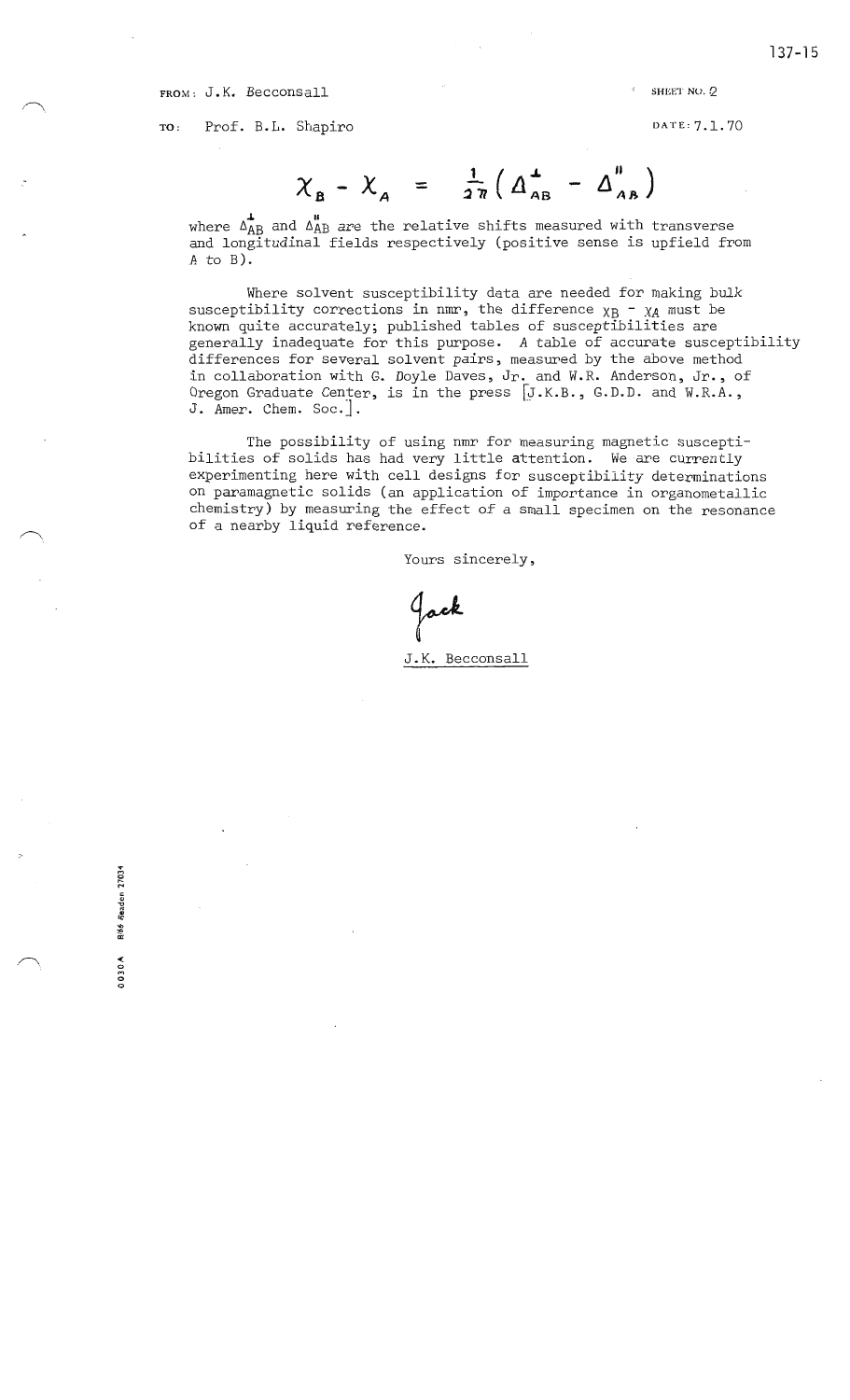

### **AMERICAN OIL COMPANY**

RESEARCH AND DEVELOPMENT DEPARTMENT 2500 NEW YORK AVENUE WHITING, INDIANA ·45394

#### January 19, 1970

Subject: Microcells for Nuclear Magnetic Resonance Analyses L

---..

Professor Bernard L. Shapiro Chemistry Department Texas A & M University College Station, Texas 77843

Dear Barry:

Handling small amounts of substances for NMR analyses has led to the development of a number of different microcells. As far as we know several types of these cells are available commercially from:

> JEOLCO, Medford, Mass. Kontes Glass Co., Vineland, J. J. NMR Specialties, New Kensington, Pa. Varian, Palo Alto, Calif. Wilmad Glass Co., Buena, N. J.

Other types have been developed. An excellent review by R. E. Lundin, et.al,, in Applied Spectroscopy Reviews, vol. 1, 131 (1967), describes the various types of microcells developed prior to 1967. We wish to update their list of references for inclusion in the newsletter:

1967 R. A. Flath, et.al., Appld Spectry 21, 183 (1967)

D. J. Frost, et.al., Chem and Ind (London), 116 (1967)

S. C. Slaymaker, Appld Spectry 21, 42 (1967)

1968 L.I R. Provost and R. V. Jardine, J. Chem Ed 45, 675 (1968) B. Milazzo, et.al., Appld Spectry-22, 574(1968)

1969 E. M. Banas Appld Spectry 23 281 (1969)

D. W. Mastbrook and E. P. Ragelis, Appld Spectry 23, 376 (1969)

1970 L. V. Haynes and C. D. Sazavsky, to be published in Appld Spectry(l970)

We also wish to point out the adaptability of our multicloistered cells (E.M.B., 1969 or IIT NMR Newsletter 118-48) to micro-sampling. Samples can be trapped from a chromatography column in one capillary tube and held immobily in the center by six empty outer capillary tubes, e.g., in the heptacloistered cell. Saves machining of special holders.

*//l* L I 1· ; . . \_- ·-' , ( / ./ 32 Wengel *(B. E. WENZEL ...)*  $D$ ,  $J$ . SLU $25K$  $\varnothing$ . BUGAJSKI *\_ \_.;,?" -=j. :: ,·* . ·0 i·C:~t"'•-<7 E. M. BANAS

' { . :) '-1 -- ,' .. . }.... . • **-.--"II** , •....,- ·. R. A. DINERSTEIN

Sincerely,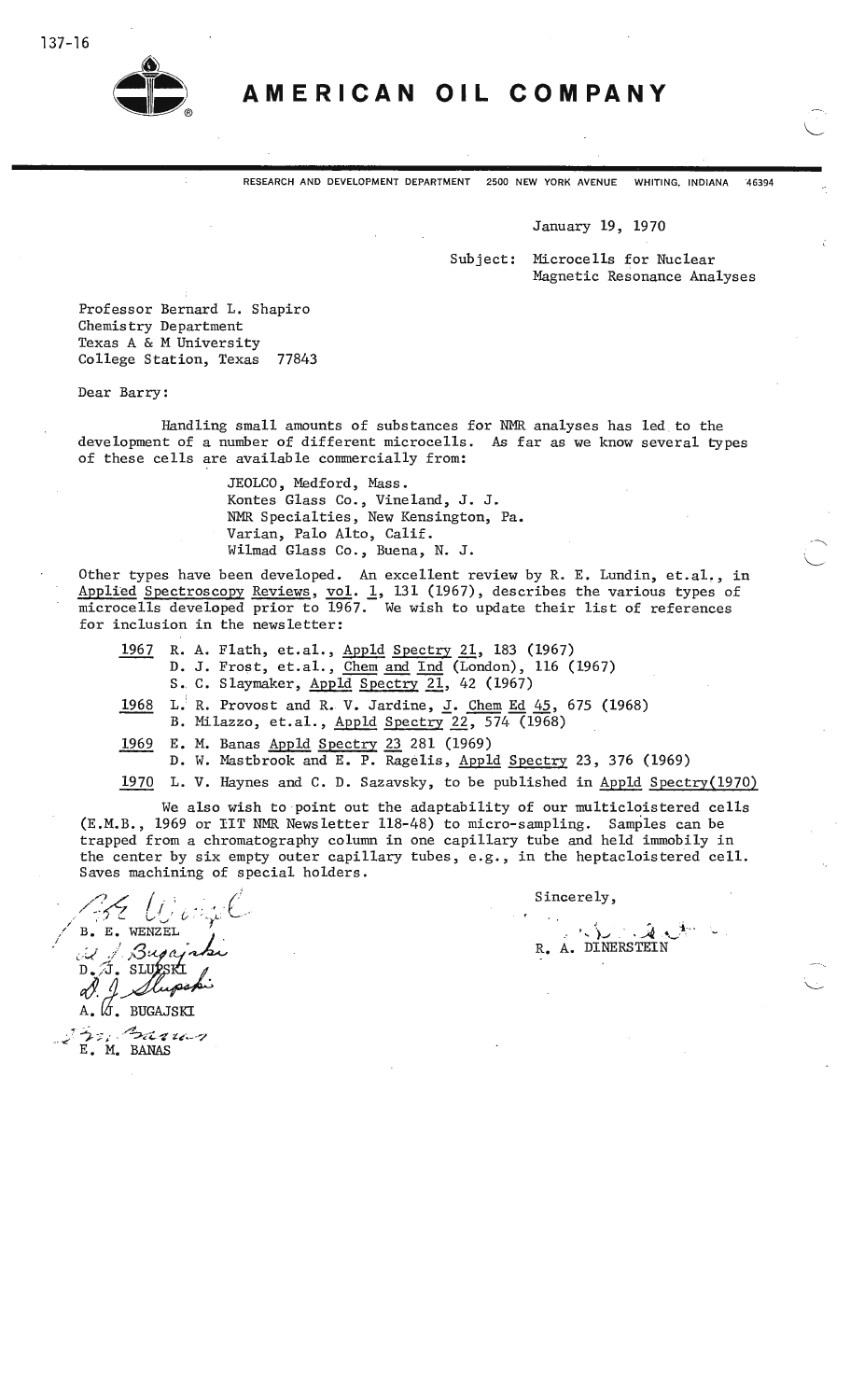UNIVERSITE DE NANTES

#### **FACULTi DES SCIENCES B. P. I 044 NANTES**

Laboratoire de Chimie Organique-Physique 38, Boulevord Michelet • Nontes

Use of magnetic non equivalence for the determination of geminal allenic spin-spin coupling constants.

*Nantes, le*   $20.1.70$ 

Professor B.L. SHAPIRO Department of Chemistry COLLEGE OF SCIENCE TEXAS A & M UNIVERSITY College Station

TEXAS 77843

Cher Professeur SHAPIRO,

 $(A)$  H  $\ddots$ 

Dans les composés  $C = C = C \times Y$  le couplage

 $(B)$  H  $'$ entre protons géminés ne peut pas être déterminé directement en raison de l'isochronie inhérente à la symétrie moléculaire. Cependant,  $2J_{\text{H}}$  est accessible par substitution de l'un des protons par un atome de deutérium et nous en avons déterminé le signe par examen du spectre à deux quanta<sub>2</sub>(1). Ce signe est d'ailleurs confirmé par<br>étude des variations de <sup>2</sup>J sous l'influence des solvants (2).

Nous avons pensé que l'introduction d'une dissymétrie moléculaire dans X ou Y en levant l'isochronie de H<sub>A</sub> et H<sub>R</sub>, doit permettre la mesure directe de  ${}^{2}J_{HH}$ . Une non équivalence magnétique<br>apparait effectivement sur le spectre des composés R-CHBr-CO-C=C-CH<sub>2</sub> apparait effectivement sur le spectre des composés R-CHBr-CO-C=C=CH<sub>2</sub><br>(3). Les protons alléniques donnent lieu par couplage CH<sub>3</sub><br>avec le méthyle à un spectre ABX<sub>3</sub>. L'écart  $\gamma_A - \gamma_B$  dépend du<br>solvant et de la concentr solvant et de la concentration; pour  $R = C_2 R_5$ , il est de l'ordre<br>de 1 Hz dens CC1 (frestier relaire  $(0, 0, 0)$ )<sup>2</sup>. Il est de l'ordre de 1 Hz dans CC1 (fraction molaire  $\sim 0.2$ ); L'analyse conduit dans ce cas à  $1J_{H-G-H}$  = 14, 25 Hz (nous avions mesuré dans CH<sub>3</sub>COCH=C=CHD,  ${\tt c ~ z ~ o, o}$ 6 däns  ${\tt dcl}_4, \quad$  J<sub>H-D</sub>  $=$  -2.10 Hz soit J<sub>H-H</sub>  $\simeq$  -13,7 Hz). [berth  $\sqrt[3]{\,}$ 

- (1) MARTIN M.L., MARTIN G.J. et COUFFIGNAL R. -J. Chem. Phys. 49, 1985, 1968 -
- (2) MARTIN M.L., COUFFIGNAL R. et MARTIN G.J. -J. Molecular Spectroscopy, 1970 - sous presse -
- (3) Ces produits ont été préparés par MM. M. GAUDEMAR et R. COUFFIGNAI (Laboratoire de Synthese Organometallique - Faculte des Sciences de PARIS).

Je vous prie d'agréer, Cher Monsieur SHAPIRO, l'expres-<br>sion de mes sentiments les meilleurs.<br> $\iiint_{\mathcal{U}}\mathcal{U}$  (Muulum

l'uritin

M.L. MARTIN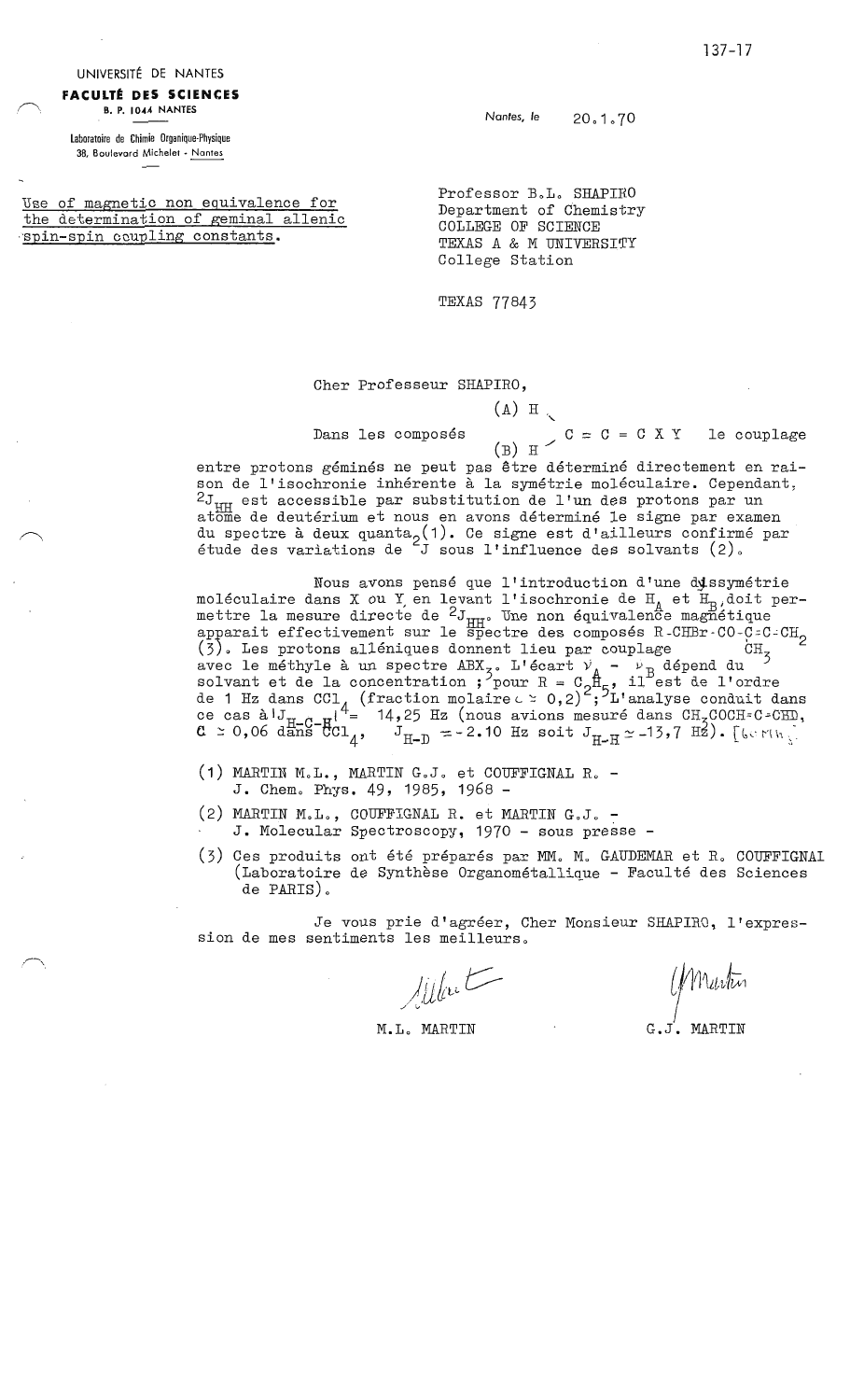#### I **DEPARTMENT OF ORGANIC CHEMISTRY THE ROBERT ROBINSON tlABORATORIES P.O. BOX 147 LIVERPOOL L69 3BX** I **TEL: 051** - **<sup>709</sup>**· **<sup>6022</sup>**

. .... /

Professor Bernard L. Shapiro, Department of Chemistry, Texas A and M. University, College of Science,<br>College Station, Texas 77843, U.S.A.

 $21st$  January,  $1970.$ 

Dear Barry,

#### The N.M.R. spectrum and rotational isomerism of 1,1,2,2 tetrafluoroethane.

In coliaboration with Dr. L. Cavalli (Montecatini Edison S.P.A. Milan) we have just completed the detailed analysis of the  $H$  and  $H$  F spectrum of  $CHF_2$ .  $CHF_2$  and utilised the solvent dependence of the couplings to obtain the couplings in the distinct isomers and the energy difference between the isomers in the liquid and vapour states.

To cut a long story short, we obtain from, this treatment the following results. For the trans isomer  ${}^3$  J<sub>HH</sub> 4.9,  ${}^3$  J<sub>HF</sub>  $\frac{1}{3}$ ,  $\frac{3}{7}$  J<sub>RF</sub>  $\frac{5}{3}$ ,  $\frac{4}{1}$  and  $\frac{3}{3}$  J<sub>FF</sub>  $\frac{1}{4}$  -0.6 Hz and for the gauche isomer<sup>r</sup>  $^3$  J<sub>HH</sub> 1.6.  $^3$  J<sub>HF</sub> 5.3 J<sub>FF</sub> -4.7 and  $^3$  J<sub>FF</sub> -9.4 Hz. The energy difference between the isomers (E<sub>g</sub> - E<sub>t</sub>) is 2.4 kcal/mole in the vapour, and 0.8 kcals/mole in the liquid.

Making the very crude assumption that the values of the gauche oriented  ${}^{3}$  J<sub>HF</sub> and trans oriented  ${}^{3}$  J<sub>FF</sub> couplings are similar in the two isomers, then these results can be broken down into the following:

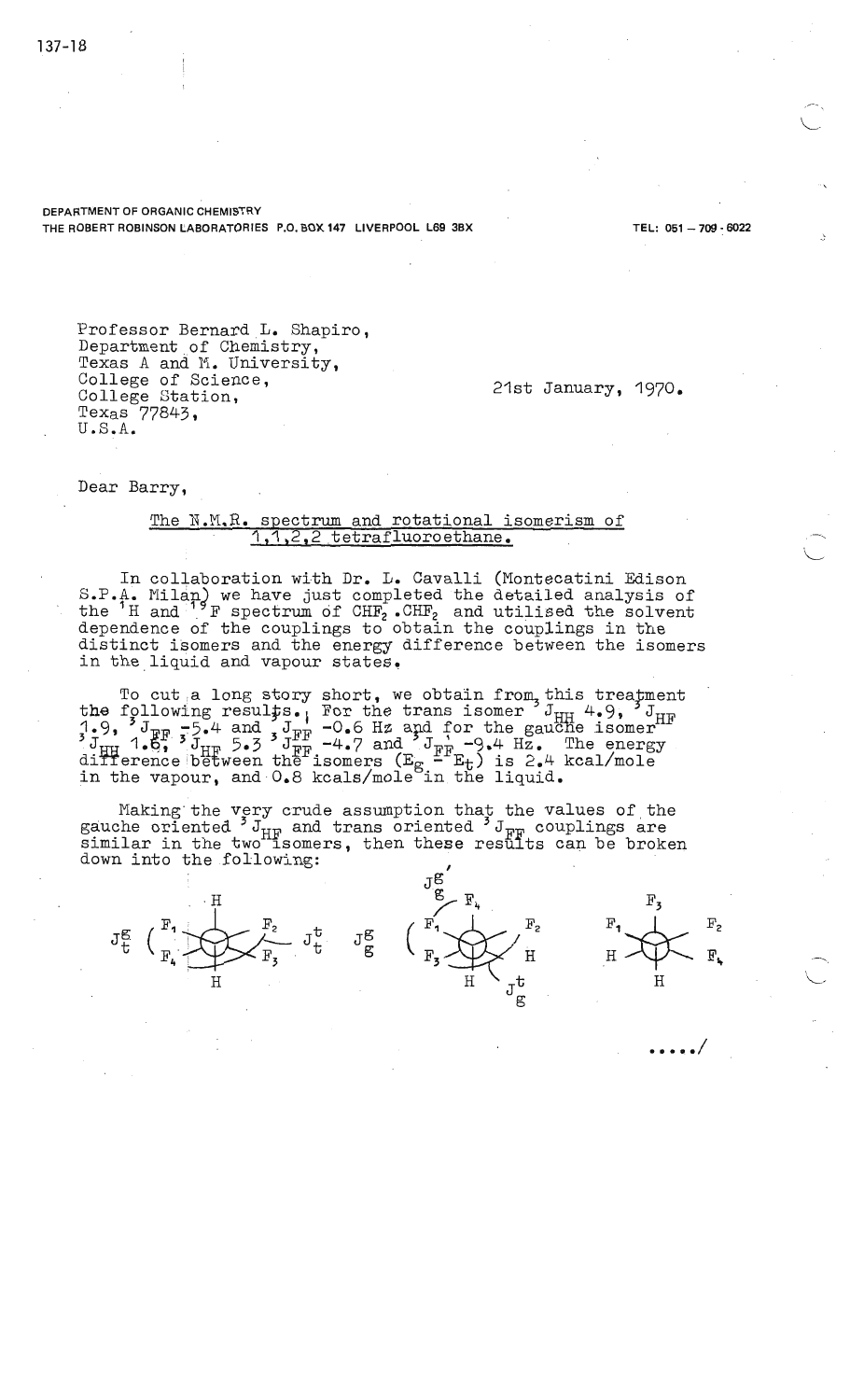$J_{\text{HH}}$   $J_{\text{t}}$ **t** 4.9 Jg  $J_g^g$  1.6  $J_{HF}$   $J_{\tilde{t}}^{\tilde{g}}$  $t^{g}$  1.9 ;  $J_g^t$  $J_g^{\text{t}}$  8.7  $J_{FF}$   $J_{\tau}^{g}$ **t** -5.4 Jg <sup>g</sup>**-9o2**  Jt  $J_g^g'$  $t = -0.6$   $J_g^g = -8.8$ 

 $- 2 -$ 

,\_

.\

Changing the subject, I have recently heard that a very able post-doctoral fellow has been prevented from taking up an appointment with our group and I therefore have a P.D.F. position vacant.

Yours sincerely,

سيبيين

R.J. Abraham.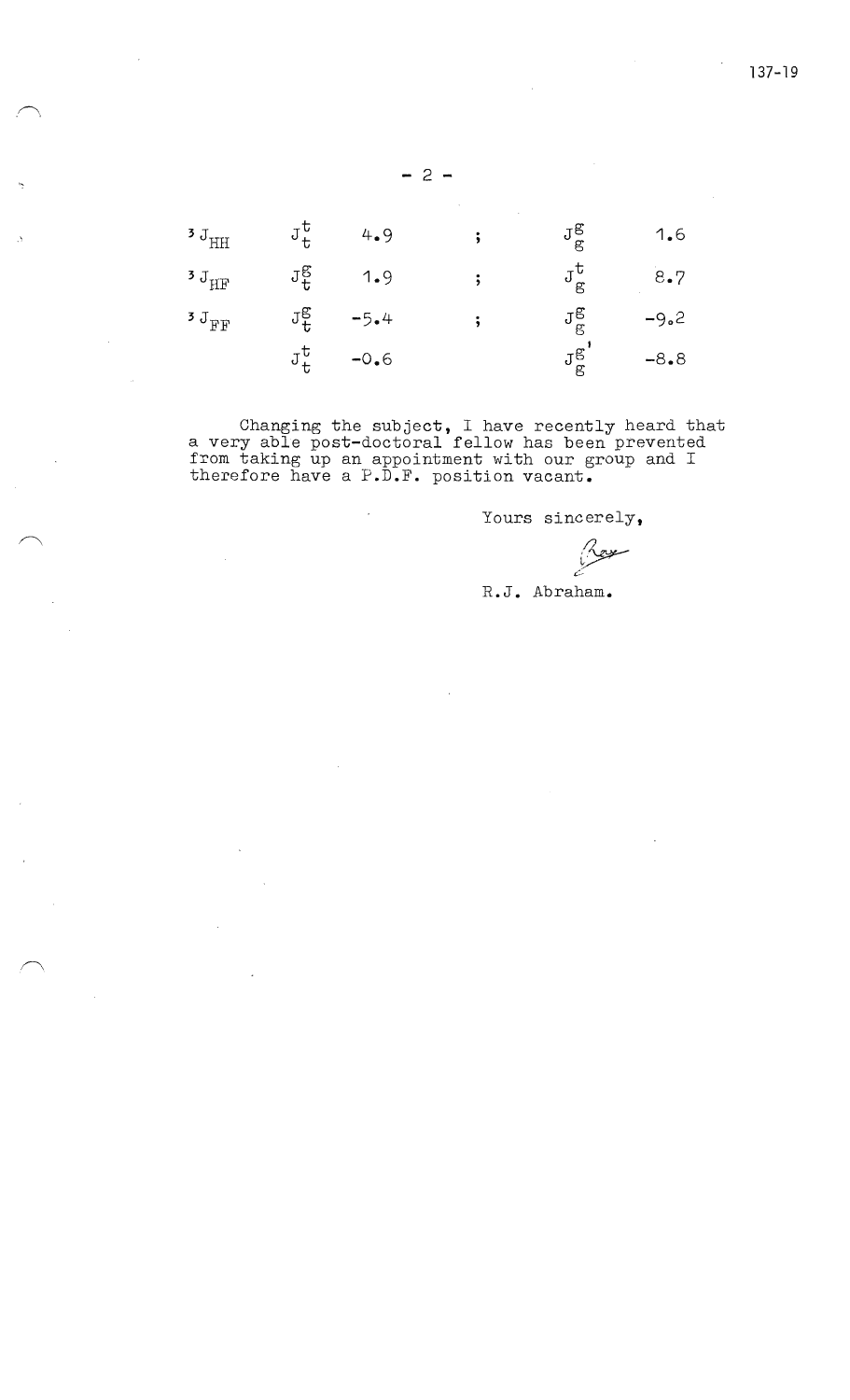137-20

*Department of Chemistry Glenridge Campus* Glenridge Campus **Glenridge Campus Glenridge Campus Glenridge Campus** 

## **BROCK University**

St. Catharines, Ontario Jan. 23, 1970.

Dr. B.L. Shapiro, Dept. of Chemistry, Texas A & M University, College Snation, Texas.

#### TRIPLE IRRADIATION WITH AN A-60

Dear Dr. Shapiro,

!

We have recently prepared a series of picoline adducts of the mixed boron trihalides. Complexation shifts are most apparent for the 2,6 protons, but the broad resonance which results from coupling with both boron and the 3,5 protons makes accurate measurement difficult.

We therefore have had to decouple both the boron and protons simultaneously. We did this on our A-60 by the simultaneous use of a Varian V-6058A proton decoupler and an NMR Specialties HD-60 heteronuclear decoupler. The audio modulation for the latter was provided by a GR 1310 oscillator for search purposes and a HP 4204 decade oscillator for accurate determination of the decoupling frequency. Both proton and boron decoupling frequencies were monitored with a frequency counter. We plan to use a voltage swept oscillator I driven by the HP unit to pseudo-noise decouple in the boron region when we are dealing with solutions containing several adducts with different boron chemical shifts.

The two decouplers do not interfere with each other, rather the contrary, when tripple irradiating the improved S/N allows greater optimization of all parameters. For routine heteronuclear double irradiation we set the proton decoupler to Phase Lock mode for greater field stability.

The attached figures show an example of our results for the single adduct,  $4$ -picoline.BBr<sub>2</sub>, the 2,6 protons being shown with A;no-decoupling, B;  $^{11}$ B decoupling, and C;with both the 3,5 protons and the  $^{11}$ B decoupled.

> Yours Sincerely, ... *j. 7. j i i i (iii)* Jack M. Miller, Assistant Professor.

P.S. Please credit this contribution to the subscription of J.S. Hartman.

*684-7201 Ext. 317*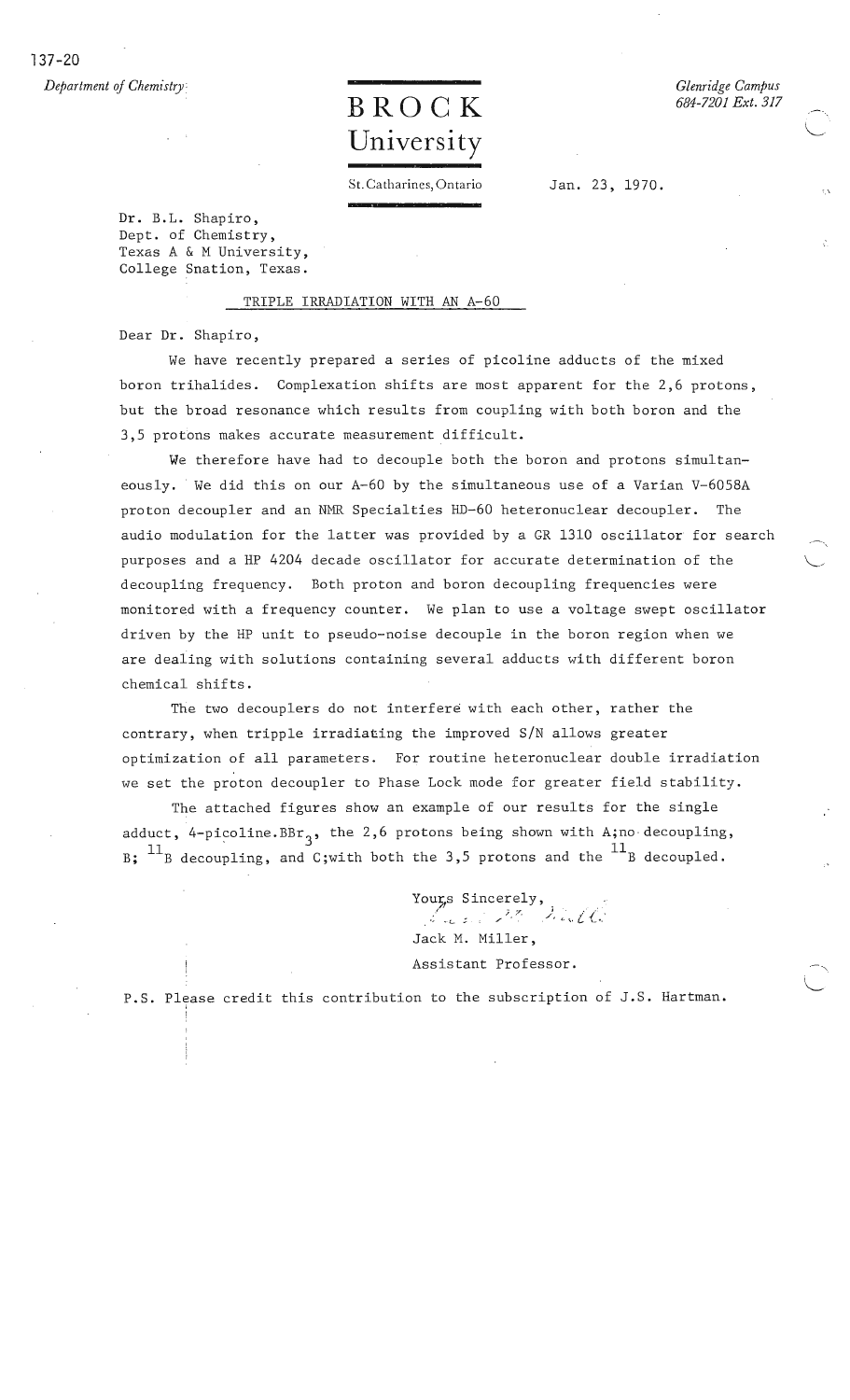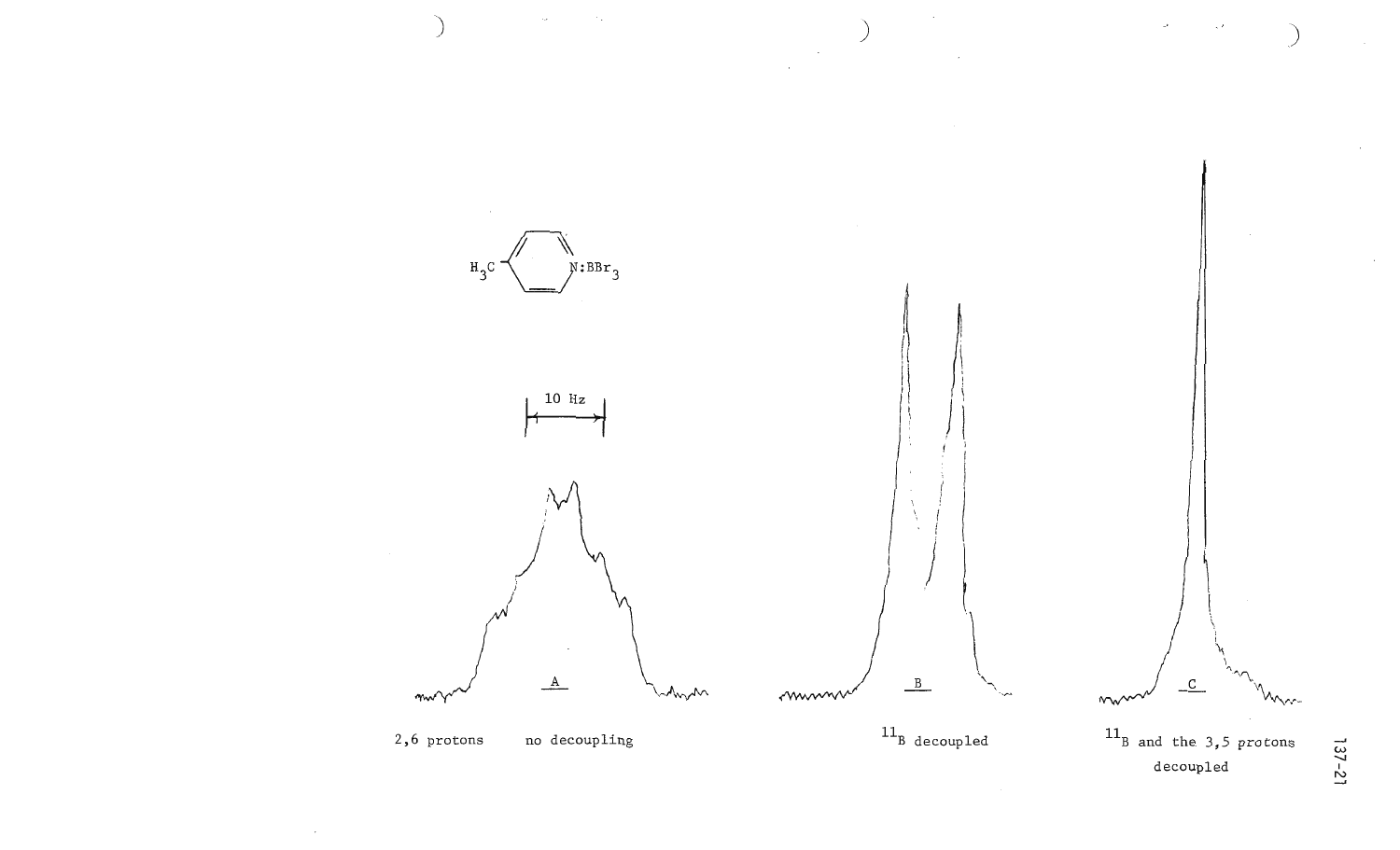137-22

FACULTÉ DES SCIENCES DE MARSEILLE - SAINT-JÉROME **13** · **MARSEILLE** (13E) **TEL.** : **50-31-61** 

DÉPARTEMENT DE CHIMIE ORGANIQUE LABORATOIRE DES ORGANOMÉTALLIQUES PROFESSEUR J.C. **MAIRE** 

January 23 Th 1970

Professor Bernard L.SHAPIRO Department of Chemistry Texas A.M. University College of Sciences College **Station,** Texas 77843

J 13c-H IN p-SUBSTITUTED TRIMETHYLPHENYLSILANE AND GERMANES

Dear Professor Shapiro,

Thanks for your blue note. Apologies for tardy contribution. I hope that this missile will be found acceptable.

As you know, we have been working on problems involving aromatic derivatives of IVth group elements, on a poursuit of  $p\pi$ -d $\pi$  interactions (1,2) between the phenyl ring and the empty d orbitals of the heteroatom. We have recently investigated<br>the  $^{13}$ C-H coupling constant for the methyl protons in compounds of type l.  $C-H$  coupling constant for the methyl protons in compounds of type  $l$ .

$$
\underline{\mathbf{1}} \qquad x \longrightarrow \boxed{\bigcirc} \qquad \qquad \text{if } \text{CH}_3 \mathbf{1}_3
$$

The results for the two series of compounds so far studied  $(Y=SI,Sn)$  are given in table 1. Values are believed accurate to within  $\pm$  0.4 Hz.

The substituents X examined give in both cases a spread of  $^{13}$ C-H coupling constants of about 3 Hz and are roughly correlated with  $\sigma$  (3) (except for X = NO<sub>2</sub>).

We do believe as suggested in a recent paper (4) that, if J $^{13}$ C-H is linearly related to the Hammett constant  $\sigma$  of the substituent X, the slope of such relations, should indicate the ability of Y to transmit the electronic effects of X. We hoped therefore that this study would prove of value in studying the interaction between Y and the aromatic ring. On the basis of the relative size of Si and Sn atoms a larger interaction was expected for Y = Si than for Y = Sn. Unfortunately the slope of J- $\sigma$ line, for the two series is almost the same so that no conclusion can be drawn about the overlap between d-orbitals and aromatic  $\pi$  system. We are investigating the germanium series.

Sincerely yours,

References

(1) Y.VIGNOLLFT. J.C. MAIRE. M.WITANOWSKI, :Ghem.Com. 1968, 1187.

(2) Y.VIGNOLLET, ' J.C.MAIRE, A.D.BAKER, D.M.TURNER, J.Drganometal.Chem.1969, 1B, 349. (3) HH.JAFFE, Chem.Rev. 1953, 53, 191.

(4) c.H.YDDER, R..H.TUCK, R.E.HESS, J.A.c.s., 1969, 91, 539.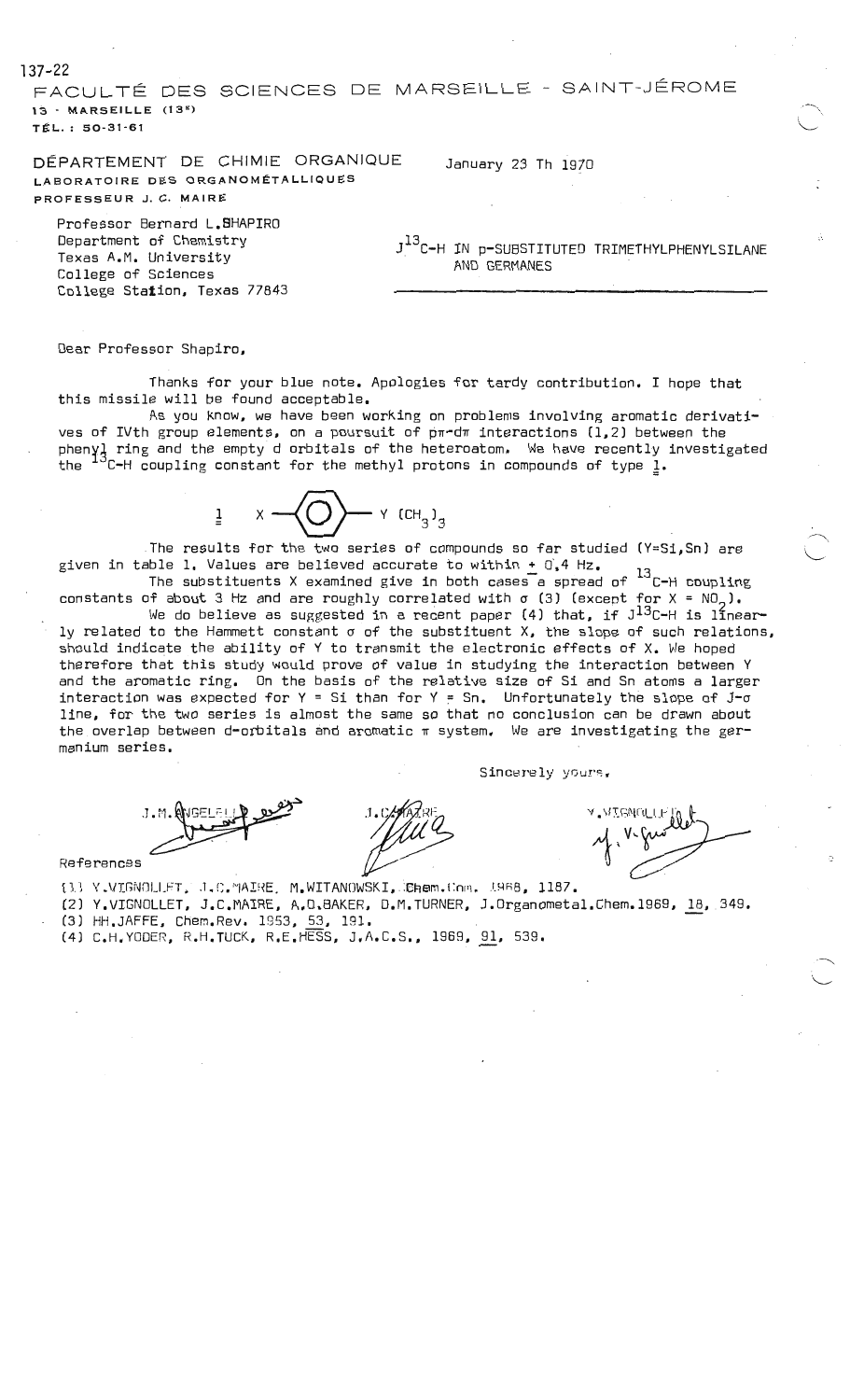$137 - 23$ 

| ∧               | σ×       | M = Si                 | $M = 5n$                 |                      |
|-----------------|----------|------------------------|--------------------------|----------------------|
|                 |          | $J^{\text{-}}$ C-H(Hz) | $J^{\text{-}}$ C-H (Hz)  | 119.<br>'Sn-C-H (Hz) |
| NO <sub>2</sub> | 0,778    | 120                    |                          |                      |
| Br'             | 0,232    | 119,1                  | 127,8                    | 35,7                 |
| C1              | 0,227    | 120,25                 | 127,5                    | 36,5                 |
|                 | 0,062    | 119,5                  | 127,5                    | 35                   |
| Η               |          | 119,5                  | 128,25                   | 35,5                 |
| Me              | $-0,17$  | 120                    | 129                      | 36                   |
| OMe             | $-0,268$ | 120,1                  | 129                      | 35,7                 |
| NH <sub>2</sub> | $-0,650$ | 121,9                  | $\overline{\phantom{a}}$ |                      |

- Table  $l : x$  ref.3

 $\sum_{i=1}^{n}$ 

 $\mathbb{Z}^2$ 

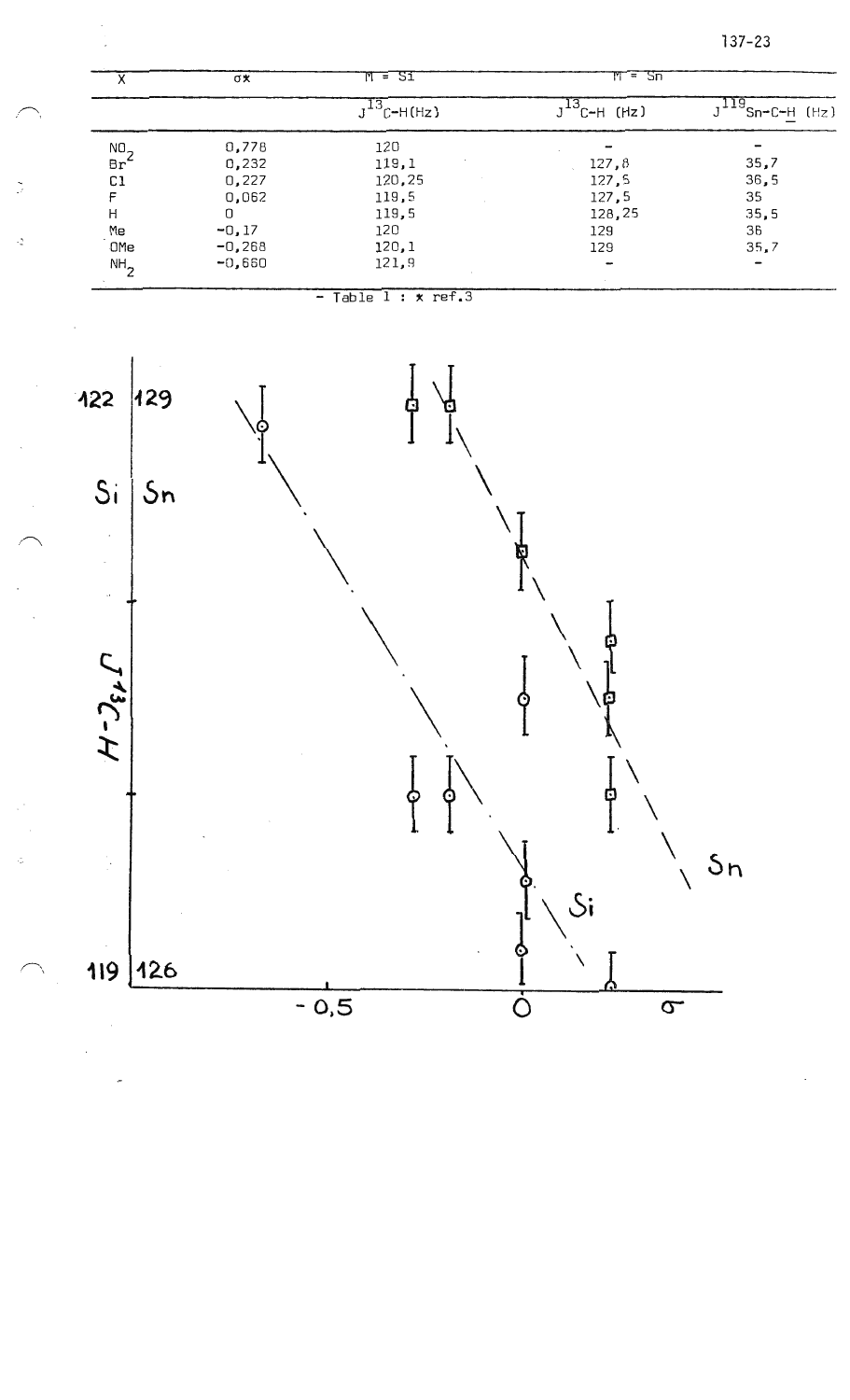#### **DOW CORNING**

January 23, 1970

Professor B. L. Shapiro Department of Chemistry Texas A and M University College Station, Texas 77843

Dear Barry:

Subject : Predicate: Interpretation of tin NMR shifts. Renewal of lapsed subscription.

Regarding the NMR shift of group IV A nuclei, some workers<br>have cited the remarkably large nonlinear shifts which have been observed in the various  $R_m$   $MX_{4-m}[R=a1ky1, ary1;$ X=halogen, oxygen; M=Si, Sn] series of compounds as reflecting  $(p\rightarrow d)\pi$  bonding. (1) However, a lesser nonlinearity in the same direction has also been observed when M=carbon. If d orbital populations are neglected and only atom-localized terms are retained in the shielding equation, (2) one obtains

$$
\sigma{=}{-}K{\left\langle r^{-3}\right\rangle }_{\mathbb{O}}\mathrm{P}/\Delta\mathrm{E}
$$

where P is given by the p orbital population,  $P_{i,j}$ , in the principal axes system by-

 $P=P_{XX}(1-1/2 P_{VV})+P_{yy}(1-1/2 P_{ZZ})+P_{ZZ}(1-1/2 P_{XX}).$ 

P can be obtained for tetrahedral tin compounds of the above type from the  $119$ Sn Mbssbauer spectrum. (3) I have found that if one assumes that  $\Delta E$  is linearly dependent on the value of  $m$ , then deviations of  $\sigma$  from linearity in m can be accounted for by nonlinear changes in P. Although the errors involved in this procedure are substantial (mostly due to deviations from tetrahedral geometry), this analysis also enables the absolute paramagnetic shielding of SnMe4 to be evaluated to be  $-4400$  p.p.m.

To a good approximation, the value of  $P$  is proportional to the value of the M8ssbauer isomer shift and the total orbital population on tin. This is in agreement with the

**DOW CORNING CORPORATION, MIDLAND, MICHIGAN 48640 TELEPHONE 517 636-8000** i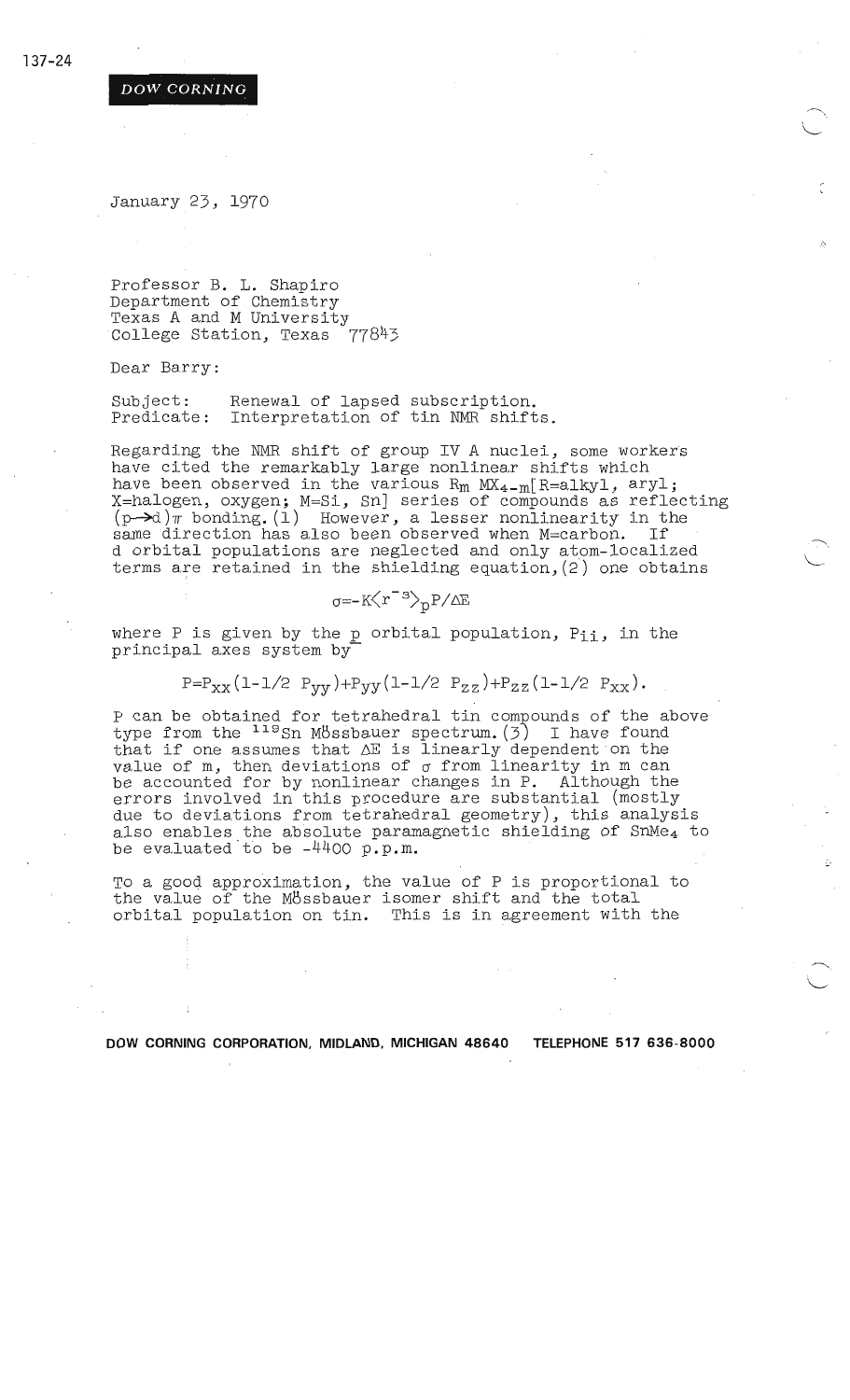Professor B. L. Shapiro Pa.ge 2 January 23, 1970

large upfield NMR shifts which are observed when the process  $SnX_4 \longrightarrow SnX_6$ <sup>-2</sup> occurs,  $(1,4)$  and is also in agreement with the fact that NMR shifts are nearly linear in m for alkyl phenyl tin compounds. (5)

Very truly yours,

 $Divif$  *v williams* 

Dwight E. Williams Supervisor Molecular Spectroscopy

gb

h

- (1) B. K. Hunter and L. W. Reeves, Canad. J. Chem. 46, 1399 ( 1968).
- ( 2) M. Karplus and T. P. Das, J. Chem. Phys. 34, 1683 (1961).
- (3) D. E. Williams and C. W. Kocher, J. Chem. Phys., in press.
- (4) A. G. Davies et al., J. Chem. Soc. (C), 1136 (1969).

(5) D. E. Williams, unpublished work.

P. S. Regarding the observations by Glasby and Gordon [NMRN 136-42], at high resolution we have observed only one SiMe NMR peak in each case which they cite. Our samples of trimethyl-acetoxysilane and -allylsilane were well characterized and quite pure.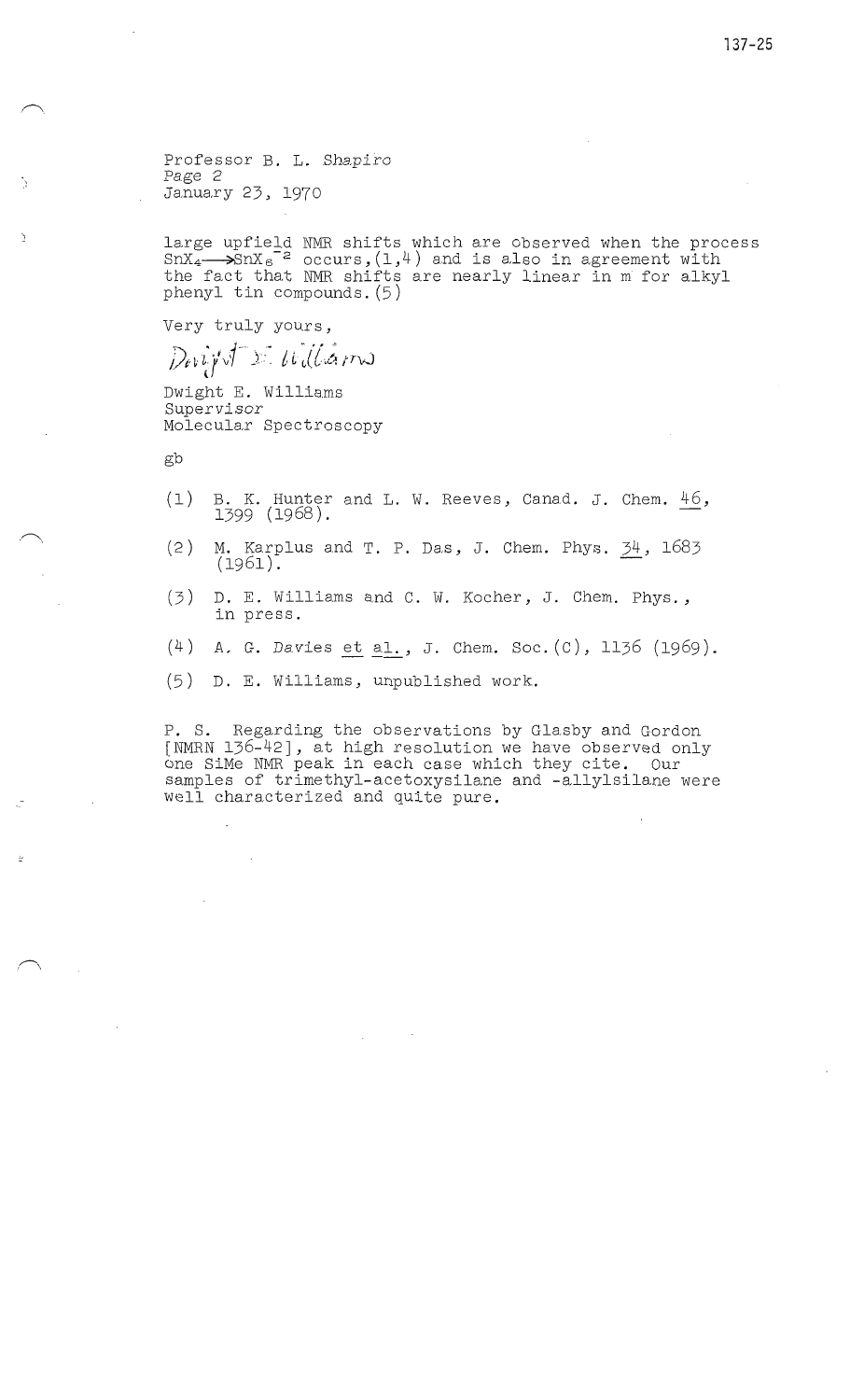137-26

CHEMISCHE LABORATORIA DER RIJKS-UNIVERSITEIT<br> $A_{\text{fd}}$ . Dr. H. R. Buys

> Wassenaarseweg Postbus 75 Leiden Telefoon 4 83 33 Tst.

 $A_{\text{fd}}$ . Dr.H.R. $\overline{B}$ uys  $D_{\text{f}}$  . The state of  $D_{\text{f}}$  is the state of  $D_{\text{f}}$ ,  $\overline{D}$  and  $\overline{D}$ 

i

Professor B.L.Shapiro Department of Chemistry Texas A&M University College Station, Texas 77843

Dear Professor Shapiro,

#### 220 Mc/s NMR spectrum and geometry of 2-phenyl-1,  $3$ -oxathiane

In 1967, the so-called "R-value method" was introduced by Lambert (1) for obtaining a qualitative picture of conformational effects in six-membered rings. For six-membered rings having two equivalent conformers (so that the conformer population ratio is 1:1, see Fig.l) and having a  $-CH_2$ -CH<sub>2</sub>- moiety for which two vicinal proton coupling constants ( $J_{trans}$  and  $J_{cis}$ ) can be evaluated from the NMR spectrum, Lambert defined: trans cis'

 $R = J_{trans}/J_{cis} = \frac{1}{2}(J_{aa} + J_{ee})/\frac{1}{2}(J_{ae} + J_{ea}) \approx \frac{1}{2}(J_{aa} + J_{ee})/J_{ae}$  (1)

Fig.l



Quantitative extensions of this method have been developed as follows: 1. With the aid of the Karplus equation (2) relating vicinal coupling constants to the dihedral angle between the coupling protons, R could be related to the ring torsional angle  $\psi$  in the  $-CH_2-CH_2$  moiety in compounds of the type defined above by  $(3):$ 

$$
R = J_{trans}/J_{cis} = (3 - 2\cos^2\psi)/4\cos^2\psi
$$
 (2)

The results for more than 20 compounds indicate  $(3)$  that the  $\psi$  values calculated from the experimental vicinal coupling constants with the aid of eq. (2) agree with the results from diffraction analyses within about 2°.

\_g\_. In heterocyclic systems as **shown** in Fig.2 the R-value method was applied by Anteunis et al.(4): The C<sub>4</sub>-C<sub>5</sub> part of the ring yields  $J_{aa}$  and  $J_{ae}$ , the C<sub>5</sub>-C<sub>6</sub> part yields  $J_{aa}$  and  $J_{ac}$ . Then:

$$
(\mathbf{J}_{aa} + \mathbf{J}_{ee})/(\mathbf{J}_{ae} + \mathbf{J}_{ea}) = \mathbf{R} = (3 - 2\cos^2 \psi) / 4\cos^2 \psi
$$
 (3)

Of course, when  $\psi_{45} \neq \psi_{56}$  only an average value for  $\psi$  is obtained. The  $R_1$ 

$$
R = \frac{\text{Fig.2 R}}{R} \cdot R = \text{alkyl}, R_1 = \text{alkyl}, X = 0, S
$$

system needs not be biased in one conformer as the chair-chair equilibrium constant drops out of eq.(3). However, again an average value for  $\psi$  is obtained if the dihedral angle in question has a different value in the two conformers. I.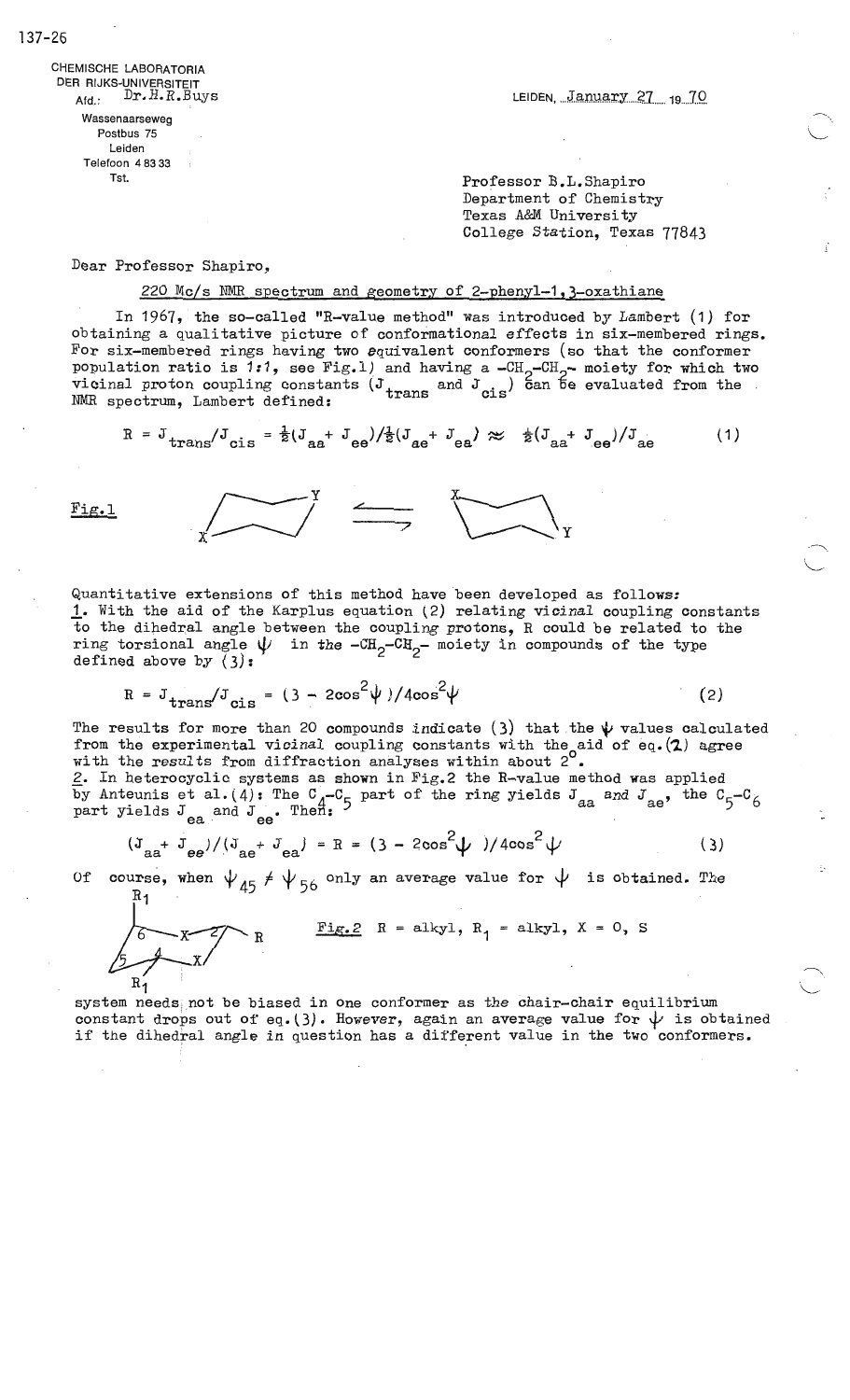$\frac{1}{2}$ . In six-membered rings having a  $-\text{CH}_2-\text{CH}_2$ - moiety and not existing as an conjinium mixture of two conjuglent conformers (of 1) four vicinal con equilibrium mixture of two equivalent conformers (cf. 1), four vicinal coupling constants are obtained from the  $-CH_2-CH_2$ -fragment:  $J_{trans}$ ,  $J_{trans}$ ,  $J_{cis}$  and  $J_{trans}$ ,  $J_{vis}$  $J_{ci}$ . For these systems(5): onstants are obtained from the  $-\omega_2-\omega_2$  riagment.  $\sigma$  trans' "trans' "cis cis". For these systems(5):

$$
(\mathbf{J}_{\mathbf{t}} + \mathbf{J}_{\mathbf{t}}^{i}) / (\mathbf{J}_{\mathbf{c}} + \mathbf{J}_{\mathbf{c}}^{i}) = \mathbf{R} = (3 - 2\cos^{2}\psi) / 4\cos^{2}\psi
$$
 (4)

As in the situation described in  $2$ , the chair-chair equilibrium constant has no influence on the validity of eq. (4), but an average value for  $\psi$  is obtained if the dihedral angle differs in the two conformers.

<sup>A</sup>very good agreement of the results from eq.(4) with the dihedral angles obtained from X-ray analyses is found (5) for 2-p-chlorophenyl-1,  $3$ -dioxane, 2-phenyl-1,  $3$ dithiane, trimethylene sulfite, trans-2,3-dichloro-l,4-dioxane and -oxathiane. In general the analysis of these types of NMR spectra is rather difficult, so rather few data for applying this variant of the R-value method are available.

We have studied the 220 Mc/s NMR spectrum of 2-phenyl-1, 3-oxathiane (Fig.3). The analysis of this spectrum, taken from. a 10% solution in  $\texttt{CCl}_A$ , was rather straightforward, as at this high field the chemical shifts between the 6 protons in the  $-CH_2-CH_2-CH_2$  moiety were large with respect to the coupling constants.



~

A

Fig.3  $R = pheny1$ : 2-phenyl-1, 3-oxathiane

The analysis was carried out with the aid of the iterative computer program LAME *(6),* the final results being collected in Table **1.** 

|                                         |          |          | Chemical shifts                    |           |                      | (ppm from TMS) |                              |         |
|-----------------------------------------|----------|----------|------------------------------------|-----------|----------------------|----------------|------------------------------|---------|
| $\boldsymbol{\mathcal{Y}}_{\texttt{1}}$ |          | $V_{2}$  |                                    |           | $\mathcal{V}^{}_{4}$ |                | $V_{\mathsf{F}}$             | $v_{6}$ |
| 3.57                                    |          | 4.16     | 1.59                               |           | 1.95                 |                | 2.64                         | 3.02    |
|                                         |          |          | Geminal coupling constants $(c/s)$ |           |                      |                | Long-range coupling constant |         |
| $J_{12}$                                |          | $J_{34}$ | $J_{56}$                           |           |                      |                | $J_{25}$                     |         |
| $-11.9$                                 |          | $-13.8$  | $-13.1$                            |           |                      |                | 1.9                          |         |
|                                         |          |          | Vicinal coupling constants         |           |                      |                |                              |         |
| $J_{13}$                                | $J_{14}$ | $J_{23}$ | $J_{24}$                           | $^{3}$ 35 | $\frac{J}{36}$       | $J_{45}$       | $J_{46}$                     |         |
| 2.2                                     | 12.5     |          | $2.2$ $3.9$ $3.2$ $2.4$            |           |                      | $3 - 7$        | 12.8                         |         |

From the C<sub>4</sub>-C<sub>5</sub> moiety (S-side) it follows that  $R = 2.62 \rightarrow$   $\frac{1}{45} = 61^{\circ}$ ; for From the C<sub>4</sub>-C<sub>5</sub> moiety (S-side) it follows that it<br>the C<sub>5</sub>-C<sub>6</sub> fragment<sup>5</sup> (O-side) R = 2.41 -  $\rightarrow$   $\downarrow$ <sub>56</sub> = 59°.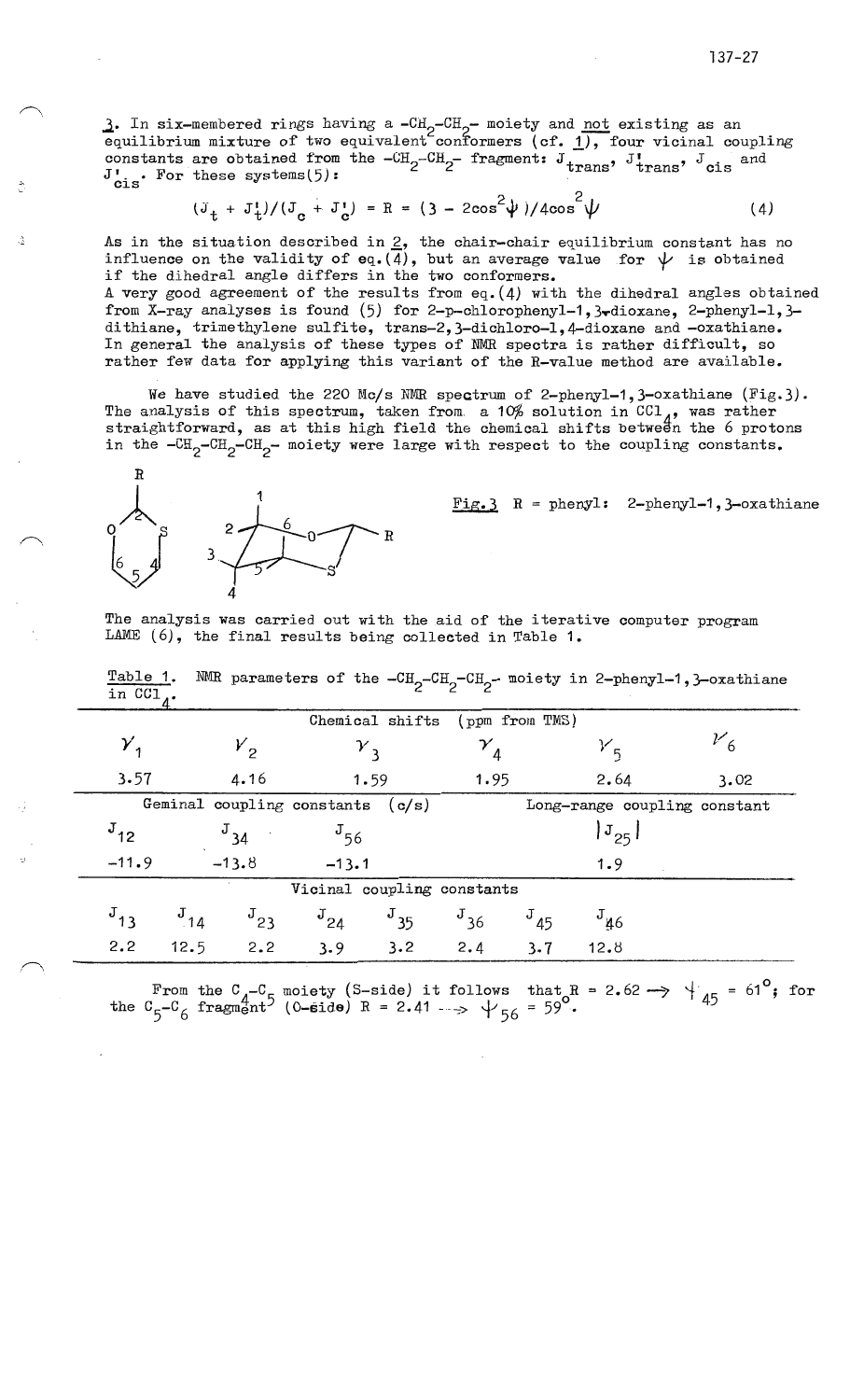-~ These figures are in excellent agreement with the angles obtained for the unsubsti-  $\overline{\bigcup}$ tuted 1,  $\overline{3}$ -oxathiane ring (7) by applying the R-value method according to eq.(2) (variant  $1$ ). It appears, therefore, that

a. An equatorial substituent on C<sub>2</sub> does not influence the puckering in the C<sub>4</sub>-C<sub>5</sub>-C<sub>6</sub> moiety to a significant extent. In 2,2-disubstituted derivatives (dimethyl  $(7)$ <sup>5-C</sup>6 and diethyl (8)) the C<sub>4</sub>-C<sub>5</sub>-C<sub>6</sub> moiety appears to be a little flattened.<br>b. Like in the unsubstituted ring and its 2,2-disubstituted derivatives the S-side

is more puckered than the 0-side of the ring.

1. J.B.Lambert, J.Am.Chem.Soc. 89, 1836 (1967).

2. M.Karplus, J.Chem.Phys. 30, 11 (1959); J.Am.Chem.Soc. 85, 2870 (1963).

3. H.R.Buys, Rec. Trav. Chim. 88, 1003 (1969).

4. J.Gelan, G.Swaelens and M.Anteunis, Bull.Soc.Chim.Belges, in press.

- 5. H.R.Buys; Rec.Trav.Chim., in press.
- 6. A copy of this program was kindly placed at our disposal by Drs.J.A.den Hollander, who had obtained the listing of the program from Dr. C.W.Haigh (cf. this Newsletter, no.121, p.54  $(1968)$ ).
- 7. N.de Wolf and H.R.Buys, Tetrahedron Letters, in press.
- 8. N.de Wolf, A.H.D.Wepster and H.R.Buys, unpublished.

Yours sincerely,

Jule 11.16

H.R.Buys

N.de Wolf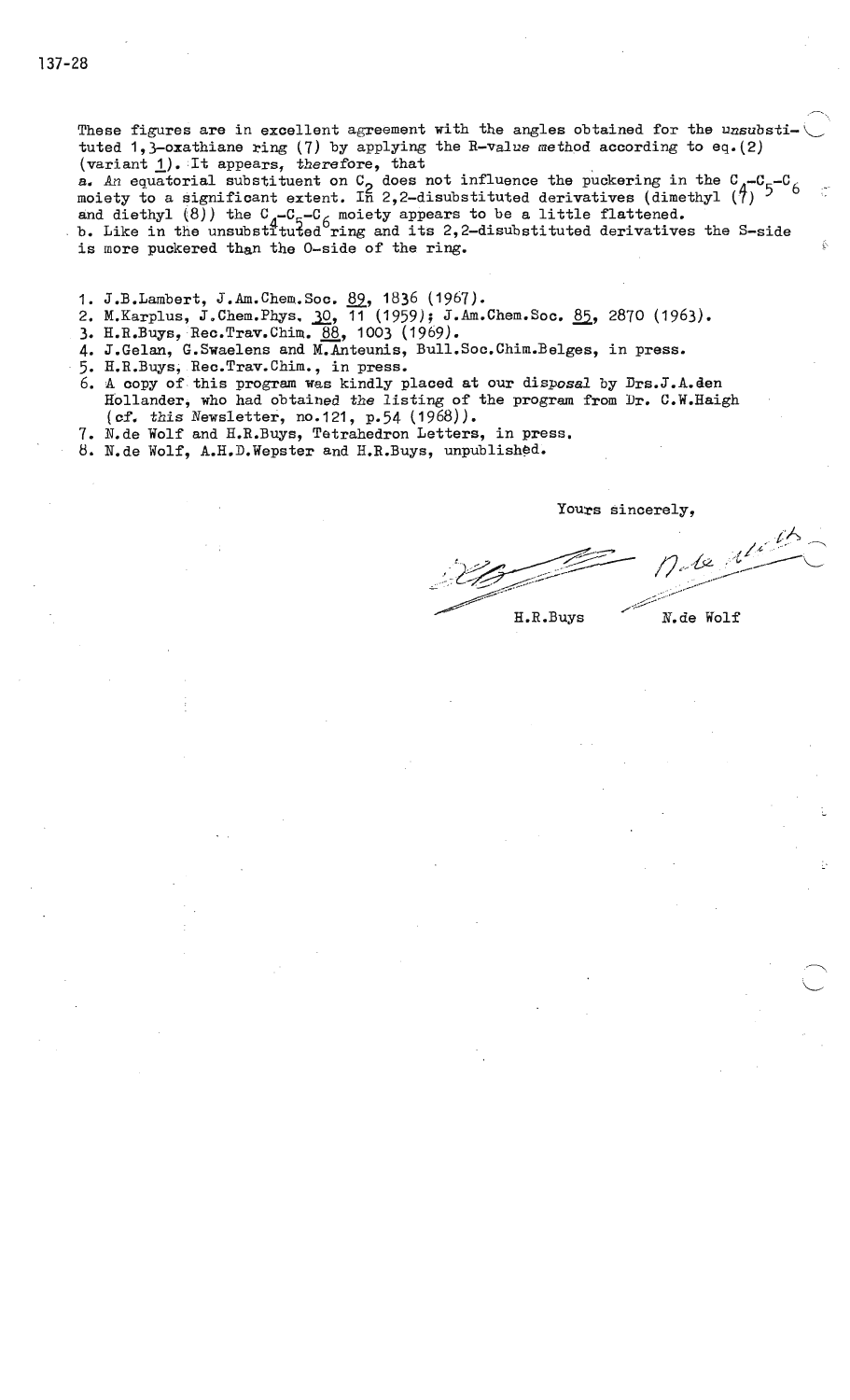#### College of Technology,

Bolton Street,

DUBLIN 1.

Dear Barry,

I was very happy to be invited by the CSSR Academy to work in Prague during the Summer and am happy to report results obtained by Jan Schraml and myself as follows:

Tesla 60 Mhz with internal lock stabilisation and a Varian HA100 machines were used to obtain proton spectra which were analysed iteratively by means of programs due to Vladamir Spirko. Starting parameters, randomly generated, produced two sets of solutions for each problem - the usual methods were used to isolate the true solution. We are working on a comparison of our results with analogous. Si compounds. There appears to be useful conclusions concerning  $d_{\pi}$  -  $P_{\pi}$  bonding.

| Cpd. <sup>a</sup> | $\delta_{\text{Me}}$     |               | $\delta_{\rm B}^{\phantom{2}}$ | ٥٢            | $J_{AB}^{\dagger d}$ | $J_{AC}$ | $J_{\rm BC}$ |
|-------------------|--------------------------|---------------|--------------------------------|---------------|----------------------|----------|--------------|
| $1*$              | 60.5                     | $293.4(-1.9)$ | $287.5(-1.4)$                  | $347.6(-1.8)$ | 1.37                 | 17.33    | 10.68        |
| $2*$              | 98.2                     | $310.7 (+ 2)$ | $297.7(+1.0)$                  | $361.8(-0.6)$ | 0.69                 | 17.08    | 10.57        |
| $3*$              | 132.7                    | $328.2 (+.3)$ | $307.7(+0.1)$                  | $371.8(+.3)$  | 0.03                 | 16.72    | 10.42        |
| կ*                | $\overline{\phantom{a}}$ | $345.2(+1.1)$ | $316.1(+1.2)$                  | $383.1 (+.4)$ | $-0.49$              | 16.06    | 10.07        |
| $7 * *$           | 100.3                    | 486.5         | 477.3                          | 577.4         | 1.36                 | 17.50    | 10.69        |
| つ**               | 164.6                    | 518.1         | 497.6                          | 602.6         | 0.79                 | 17.20    | 10.62        |

Table 1 PMR Parameters in Hz with TMS internal referencing

a) Neat compound b)  $\delta$ 's  $\pm$  0.5 c) algebraically adding the numbers in brackets gives the shaft at  $\infty$  dilution in CCl<sub>4</sub> d) J's  $\pm$  1% \*60 MHz \*\*100MHz 1) Me<sub>3</sub>CVi 2) Me<sub>2</sub>C1CVi 3) MeC1<sub>2</sub>CVi 4) Cl<sub>3</sub>CVi

 $R_3 \frac{c}{H_2} = c \frac{H_B}{H_B}$ 

Jan Schraml

Sean Cawley Sean

title: TMR results for the vinyl group; alkenes.

Please evedit sc

Ţ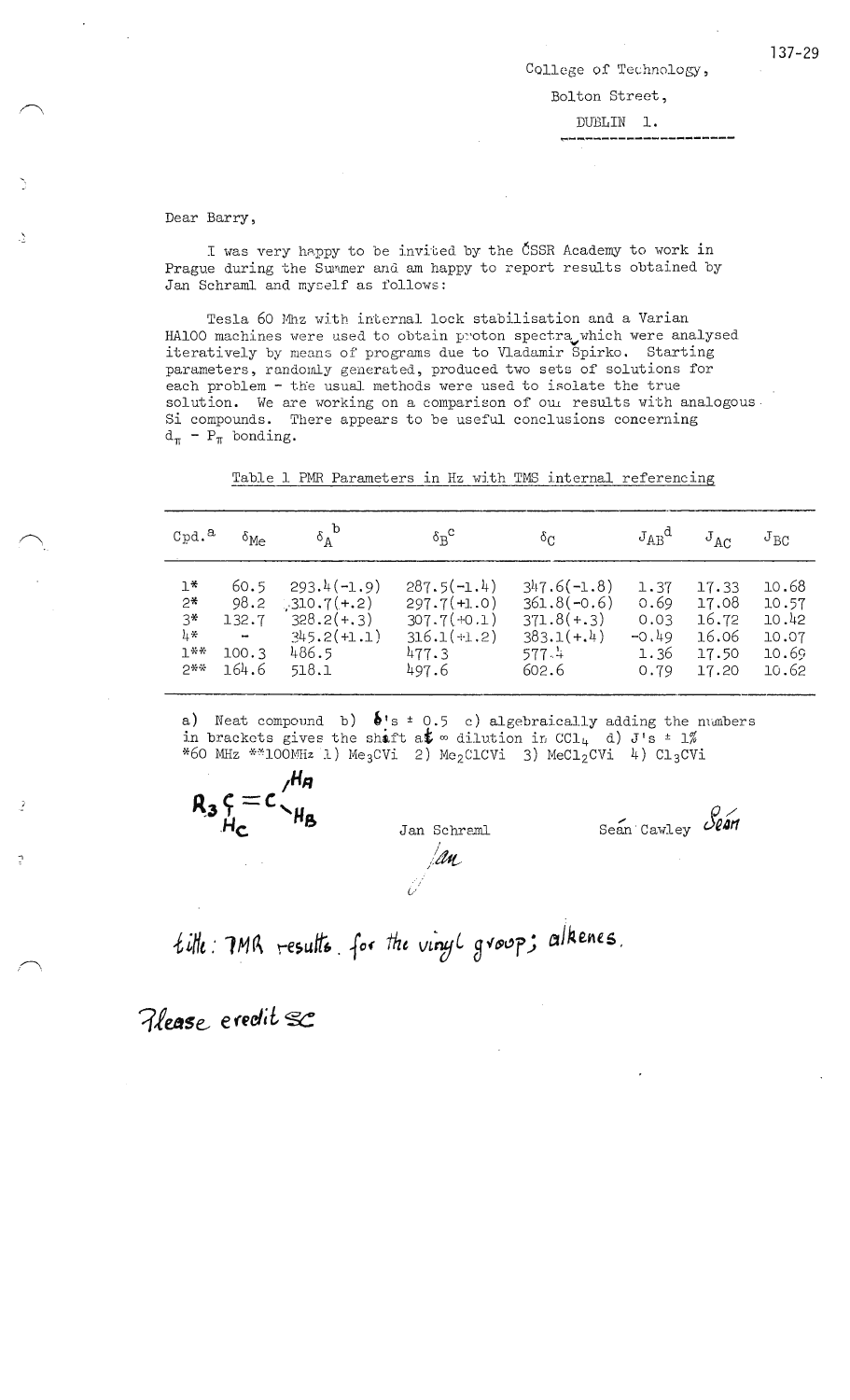$\label{eq:2.1} \begin{split} \mathcal{L}_{\text{max}}(\mathcal{L}_{\text{max}}) = \mathcal{L}_{\text{max}}(\mathcal{L}_{\text{max}}) \,, \end{split}$ 

 $\label{eq:2.1} \frac{1}{\sqrt{2}}\left(\frac{1}{\sqrt{2}}\right)^{2} \left(\frac{1}{\sqrt{2}}\right)^{2} \left(\frac{1}{\sqrt{2}}\right)^{2} \left(\frac{1}{\sqrt{2}}\right)^{2} \left(\frac{1}{\sqrt{2}}\right)^{2} \left(\frac{1}{\sqrt{2}}\right)^{2} \left(\frac{1}{\sqrt{2}}\right)^{2} \left(\frac{1}{\sqrt{2}}\right)^{2} \left(\frac{1}{\sqrt{2}}\right)^{2} \left(\frac{1}{\sqrt{2}}\right)^{2} \left(\frac{1}{\sqrt{2}}\right)^{2} \left(\$  $\label{eq:2.1} \mathcal{L}(\mathcal{L}^{\text{max}}_{\mathcal{L}}(\mathcal{L}^{\text{max}}_{\mathcal{L}}),\mathcal{L}^{\text{max}}_{\mathcal{L}^{\text{max}}_{\mathcal{L}}(\mathcal{L}^{\text{max}}_{\mathcal{L}^{\text{max}}_{\mathcal{L}^{\text{max}}_{\mathcal{L}^{\text{max}}_{\mathcal{L}^{\text{max}}_{\mathcal{L}^{\text{max}}_{\mathcal{L}^{\text{max}}_{\mathcal{L}^{\text{max}}_{\mathcal{L}^{\text{max}}_{\mathcal{L}^{\text{max}}_{\mathcal{$ 

 $\frac{1}{4} \lambda$ 

 $\label{eq:2.1} \frac{1}{\sqrt{2}}\int_{\mathbb{R}^3}\frac{1}{\sqrt{2}}\left(\frac{1}{\sqrt{2}}\right)^2\frac{1}{\sqrt{2}}\left(\frac{1}{\sqrt{2}}\right)^2\frac{1}{\sqrt{2}}\left(\frac{1}{\sqrt{2}}\right)^2\frac{1}{\sqrt{2}}\left(\frac{1}{\sqrt{2}}\right)^2.$ 

Ģ  $\label{eq:2.1} \frac{1}{\sqrt{2\pi}}\int_{\mathbb{R}^3}\frac{1}{\sqrt{2\pi}}\left(\frac{1}{\sqrt{2\pi}}\right)^2\frac{1}{\sqrt{2\pi}}\int_{\mathbb{R}^3}\frac{1}{\sqrt{2\pi}}\left(\frac{1}{\sqrt{2\pi}}\right)^2\frac{1}{\sqrt{2\pi}}\frac{1}{\sqrt{2\pi}}\int_{\mathbb{R}^3}\frac{1}{\sqrt{2\pi}}\frac{1}{\sqrt{2\pi}}\frac{1}{\sqrt{2\pi}}\frac{1}{\sqrt{2\pi}}\frac{1}{\sqrt{2\pi}}\frac{1}{\sqrt{2\$  $\frac{1}{4}$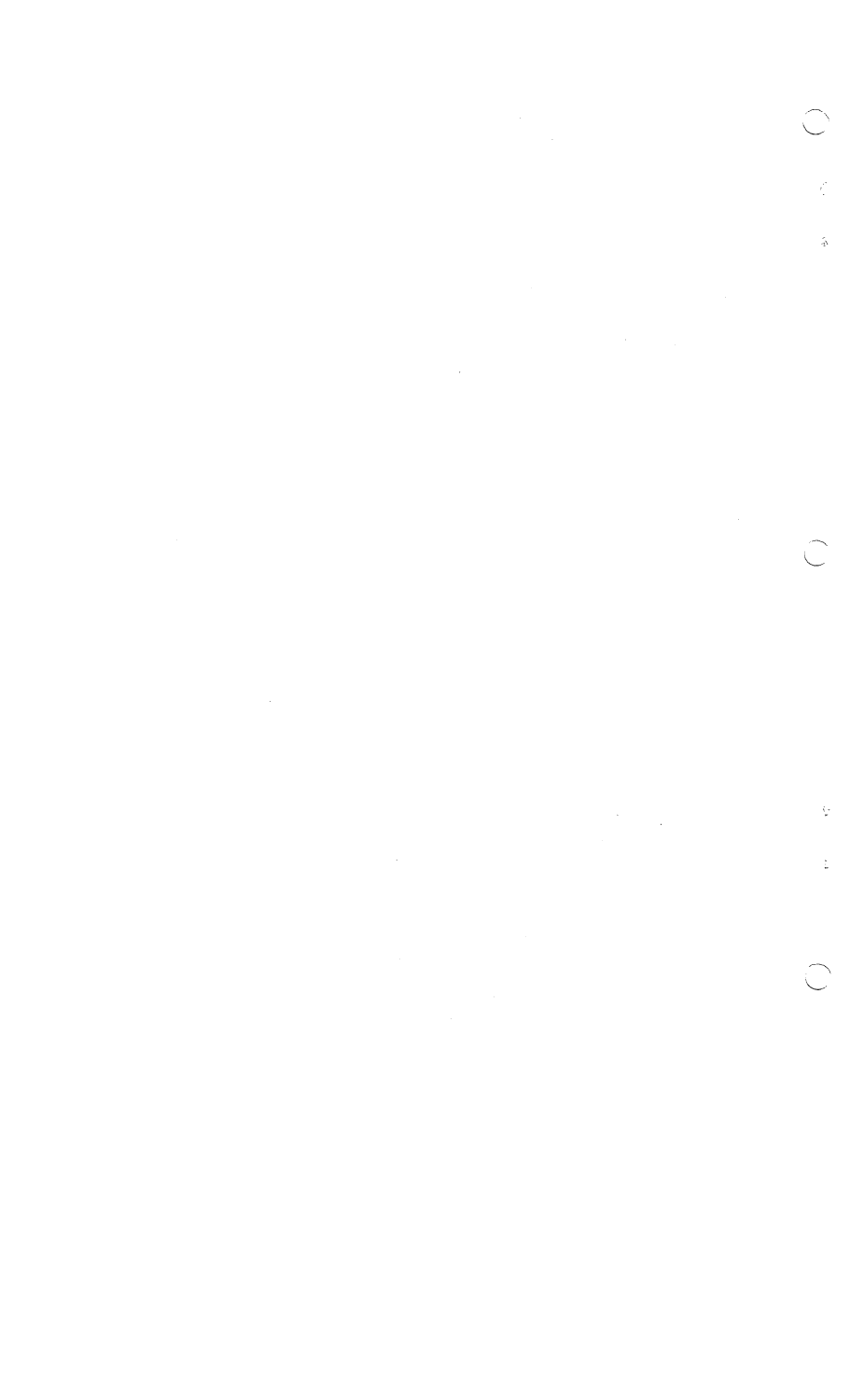|  |  | Author Index - TAMU NMR Newsletter No. 137 |
|--|--|--------------------------------------------|
|  |  |                                            |

O

€

 $\mathbb{C}$ 

| Abraham, R.J.    | 18              | Maire, J.C.     | 22             |
|------------------|-----------------|-----------------|----------------|
| Angelelli, J.M.  | 22              | Martin, G.J.    | 17             |
| Anteunis, M.     | $\overline{4}$  | Martin, M.L.    | 17             |
| Banas, E.M.      | 16              | Miller, J.M.    | 20             |
| Becconsall, J.K. | 14              | Randall, E.W.   |                |
| Bugajski, A.J.   | 16 <sup>7</sup> | Roberts, G.C.K. | $\overline{2}$ |
| Buys, H.R.       | 26              | Schraml, J.     | 29             |
| Cawley, S.       | 29              | Slupski, D.J.   | 16             |
| Dinerstein, R.A. | 16              | Stothers, J.B.  | 11             |
| Goodfellow, R.J. | 12              | Vignollet, Y.   | 22             |
| Goto, K.         | 6               | Wenzel, B.E.    | 16             |
| King, R.W.       | 2               | Williams, D.E.  | 24             |
|                  |                 | de Wolf, N.     | 26             |